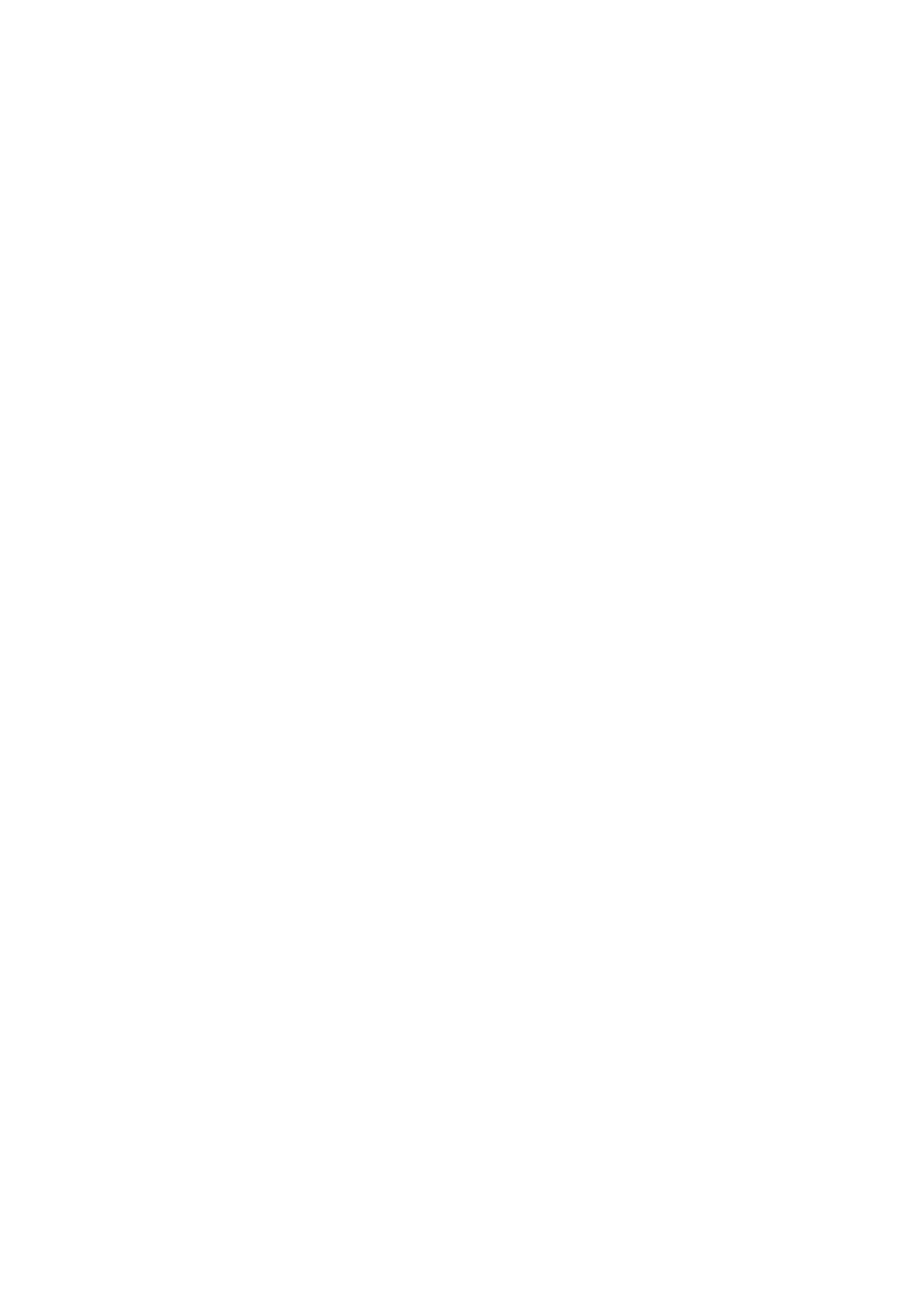# **Global strategy to stop health-care providers from performing female genital mutilation**

UNAIDS, UNDP, UNFPA, UNHCR, UNICEF, UNIFEM, WHO, FIGO, ICN, IOM, MWIA, WCPT, WMA

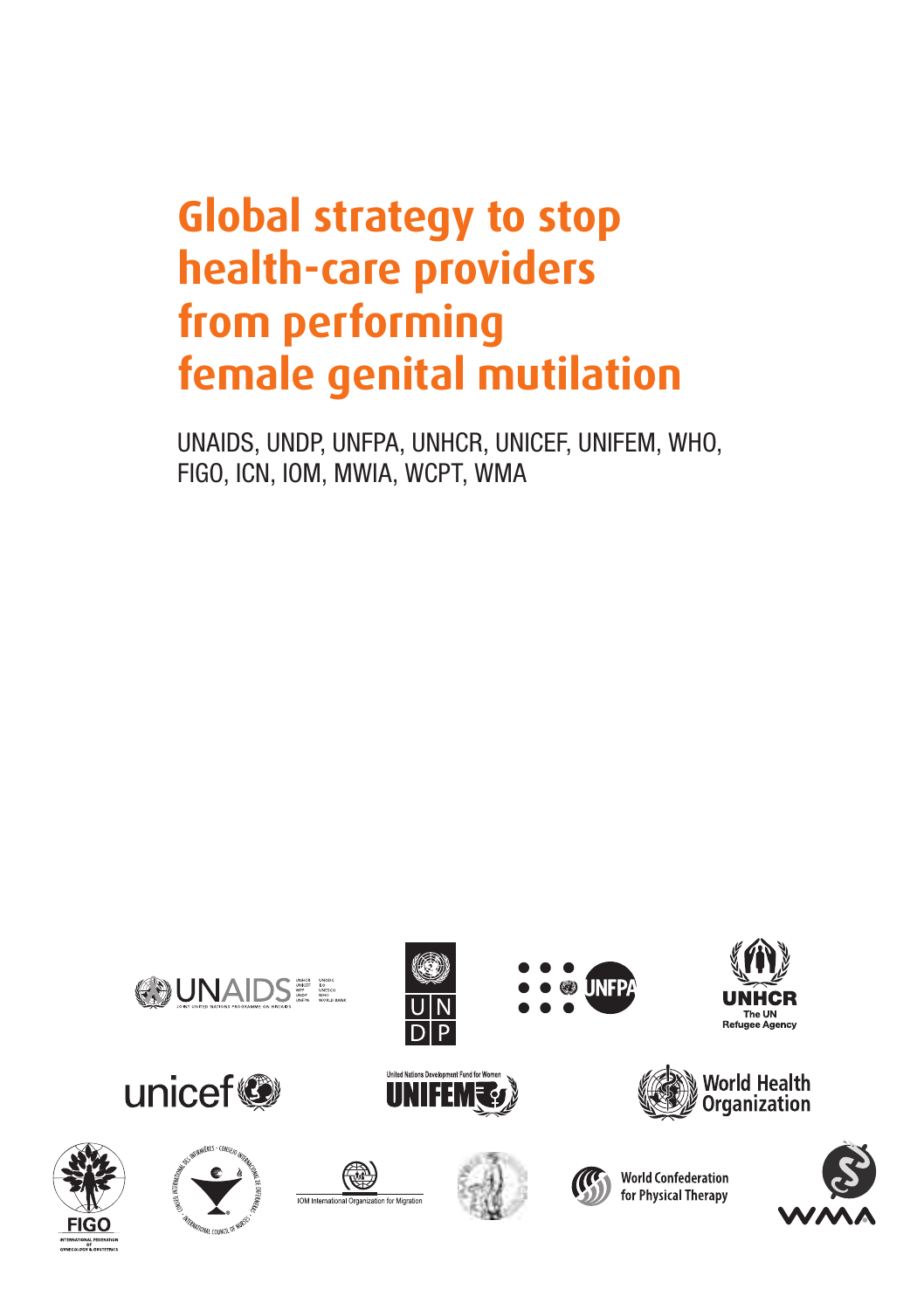#### **Global strategy to stop health-care providers from performing female genital mutilation UNAIDS, UNDP, UNFPA, UNICEF, UNHCR, UNIFEM, WHO, FIGO, ICN, IOM, WCPT, WMA, MWIA**

#### © World Health Organization 2010

All rights reserved. Publications of the World Health Organization can be obtained from WHO Press, World Health Organization, 20 Avenue Appia, 1211 Geneva 27, Switzerland (tel.: +41 22 791 3264; fax: +41 22 791 4857; e-mail: bookorders@who.int). Requests for permission to reproduce or translate WHO publications – whether for sale or for noncommercial distribution – should be addressed to WHO Press, at the above address (fax: +41 22 791 4806; e-mail: permissions@who.int).

The designations employed and the presentation of the material in this publication do not imply the expression of any opinion whatsoever on the part of the World Health Organization concerning the legal status of any country, territory, city or area or of its authorities, or concerning the delimitation of its frontiers or boundaries. Dotted lines on maps represent approximate border lines for which there may not yet be full agreement.

The mention of specific companies or of certain manufacturers' products does not imply that they are endorsed or recommended by the World Health Organization in preference to others of a similar nature that are not mentioned. Errors and omissions excepted, the names of proprietary products are distinguished by initial capital letters.

All reasonable precautions have been taken by the World Health Organization to verify the information contained in this publication. However, the published material is being distributed without warranty of any kind, either expressed or implied. The responsibility for the interpretation and use of the material lies with the reader. In no event shall the World Health Organization be liable for damages arising from its use.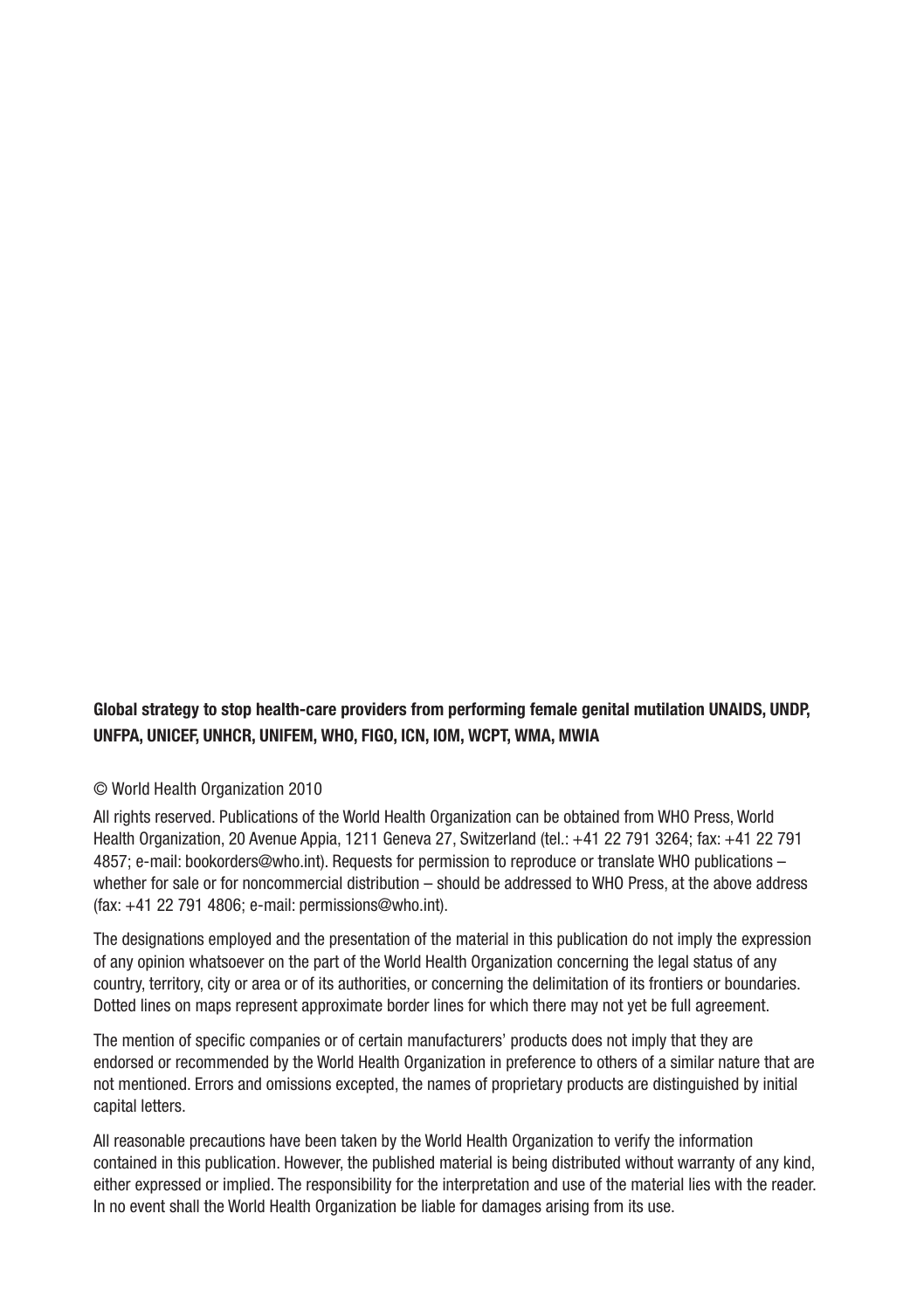# **CONTENTS**

| Note on terminology |                                                                                                                                                                 | V              |
|---------------------|-----------------------------------------------------------------------------------------------------------------------------------------------------------------|----------------|
| ı.                  | <b>Introduction</b>                                                                                                                                             | 1              |
|                     | Medical code of ethics                                                                                                                                          | 1              |
|                     | Definition of female genital mutilation                                                                                                                         | 1              |
|                     | Types of female genital mutilation                                                                                                                              | 1              |
|                     | Female genital mutilation as a social norm                                                                                                                      | $\overline{c}$ |
|                     | Definition of "medicalization"                                                                                                                                  | $\overline{c}$ |
|                     | Global scale of the problem of female genital mutilation and medicalization                                                                                     | 3              |
|                     | Recognition of the problem by the global health community and national authorities                                                                              | 4              |
|                     | Engaging health professionals to support abandonment of female genital mutilation and<br>never to perform it is critical to success in eliminating the practice | 5              |
|                     | About the global strategy against medicalization of female genital mutilation                                                                                   | 5              |
| н.                  | Global goals - global realities                                                                                                                                 | 6              |
|                     | Reaffirming the Millennium Development Goals                                                                                                                    | 6              |
|                     | Female genital mutilation and human rights                                                                                                                      | 6              |
| Ш.                  | <b>Challenges to be adressed</b>                                                                                                                                | 7              |
|                     | Reasons for medicalization of FGM                                                                                                                               | 7              |
|                     | Why there is a demand for medicalized FGM                                                                                                                       | 7              |
|                     | Why some health-care providers agree to perform FGM                                                                                                             | 7              |
|                     | Why some organizations support medicalization                                                                                                                   | 8              |
|                     | Why some health-care providers, individuals and organizations support reinfibulation                                                                            | 8              |
|                     | Reasons why medicalization of female genital mutilation must be stopped                                                                                         | 8              |
|                     | Why medicalization of female genital mutilation must be stopped                                                                                                 | 8              |
|                     | Why reinfibulation should be prevented                                                                                                                          | 9              |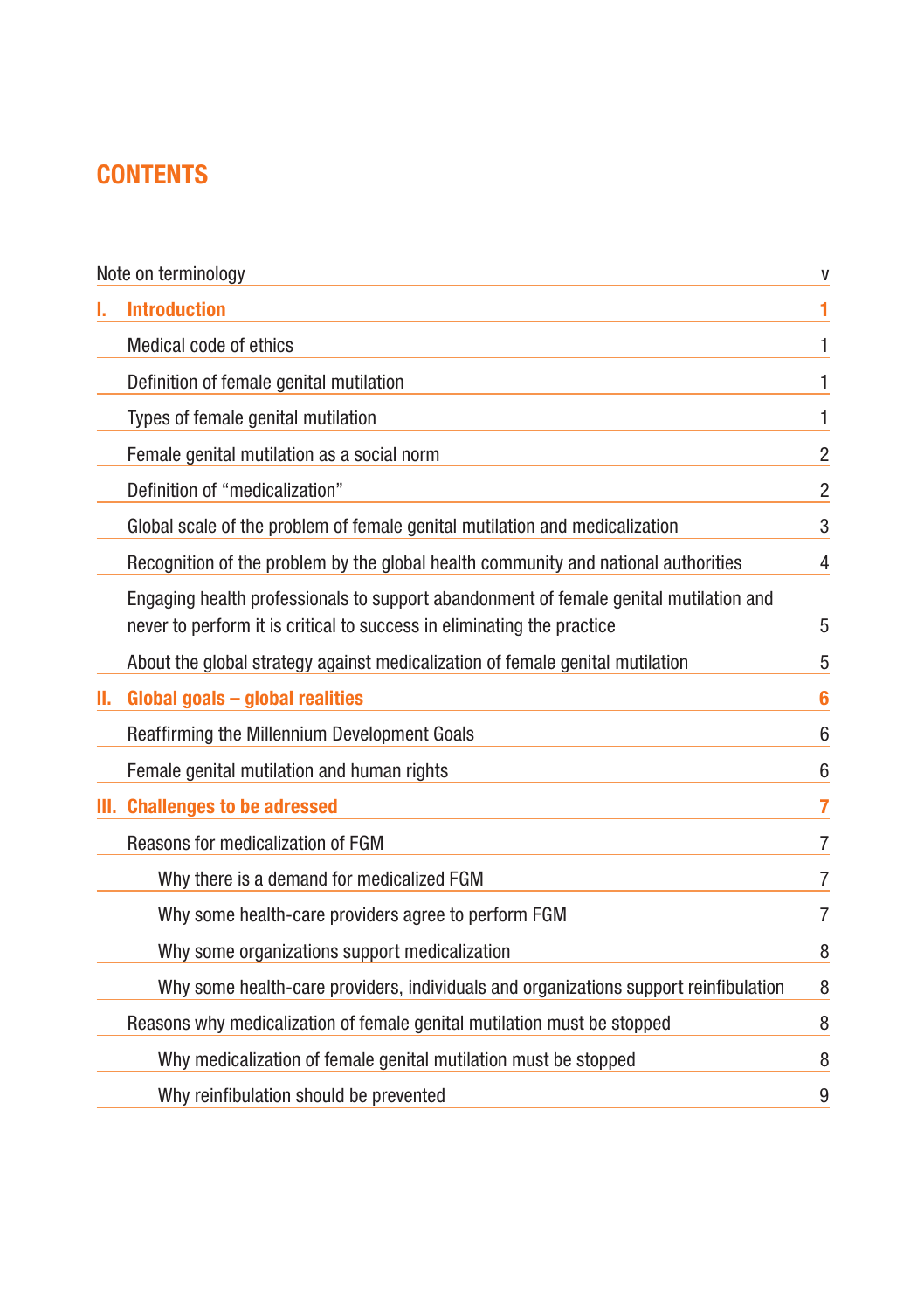|  | Challenges to stopping the medicalization of female genital mutilation                           | 9  |
|--|--------------------------------------------------------------------------------------------------|----|
|  | Lack of protocols, manuals and guidelines to guide the health-care providers                     | 9  |
|  | Insufficient training and support for health-care providers                                      | 10 |
|  | Lack of involvement of the local health sector in the prevention of<br>female genital mutilation | 10 |
|  | Lack of laws and the will to prosecute                                                           | 10 |
|  | <b>Strategy to accelerate progress</b>                                                           | 11 |
|  | What health-care providers and national authorities can do                                       | 11 |
|  | (a) Mobilize political will and funding                                                          | 12 |
|  | (b) Strengthen the understanding and knowledge of health-care providers                          | 12 |
|  | Create supportive legislative and regulatory frameworks<br>(C)                                   | 13 |
|  | (d) Strengthen monitoring, evaluation and accountability                                         | 15 |
|  | <b>Call to action</b>                                                                            | 16 |
|  | References                                                                                       |    |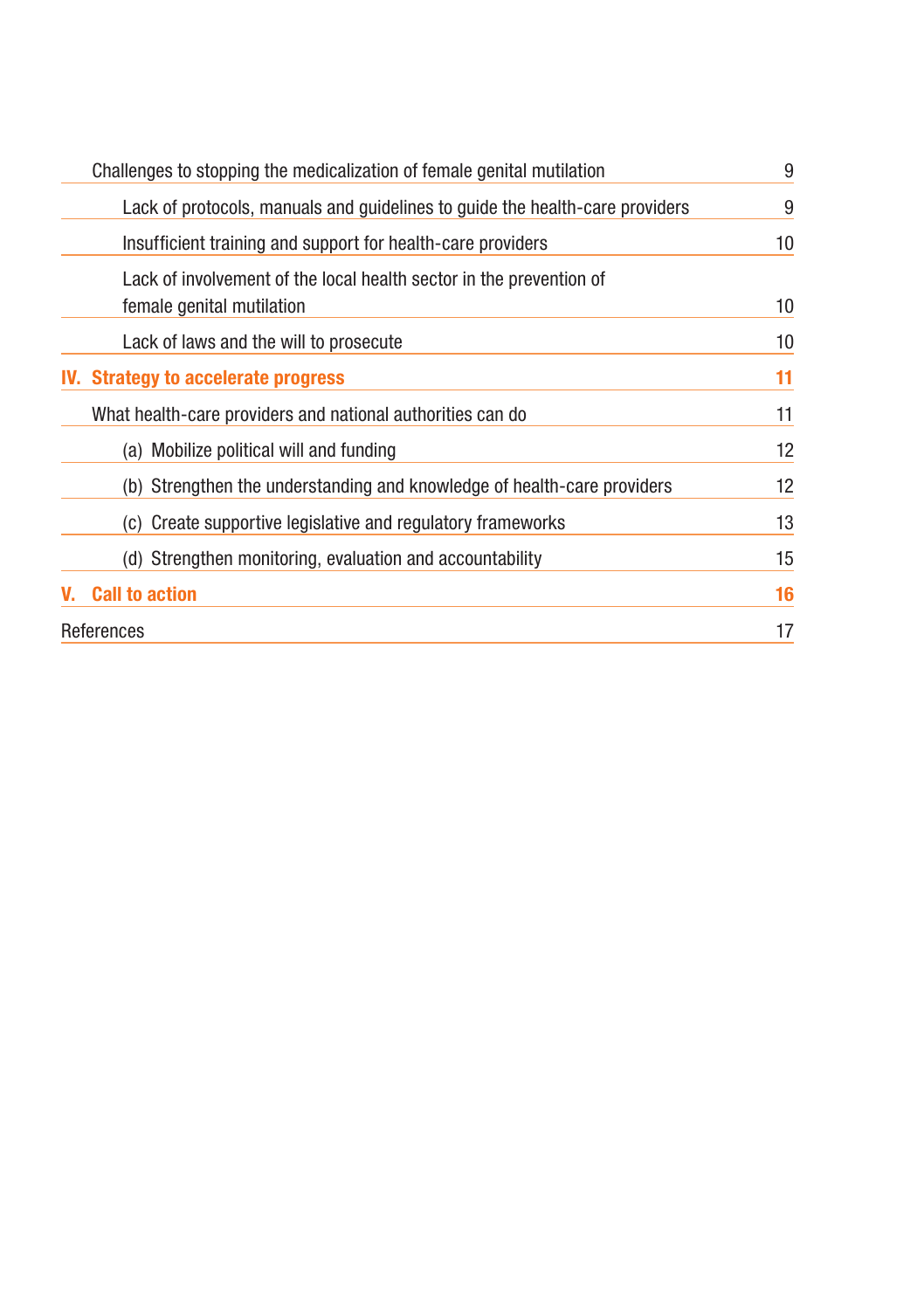**v**

## Note on terminology

The term "female genital mutilation" is used in this strategy as it was in the two interagency statements on female genital mutilation (WHO 1997 and WHO 2008). The word "mutilation" emphasizes the gravity of the act. Some United Nations agencies use the term "female genital mutilation/cutting" wherein the additional term "cutting" is intended to reflect the importance of using non-judgemental terminology with practising communities. Both terms emphasize the fact that the practice is a violation of girls' and women's human rights.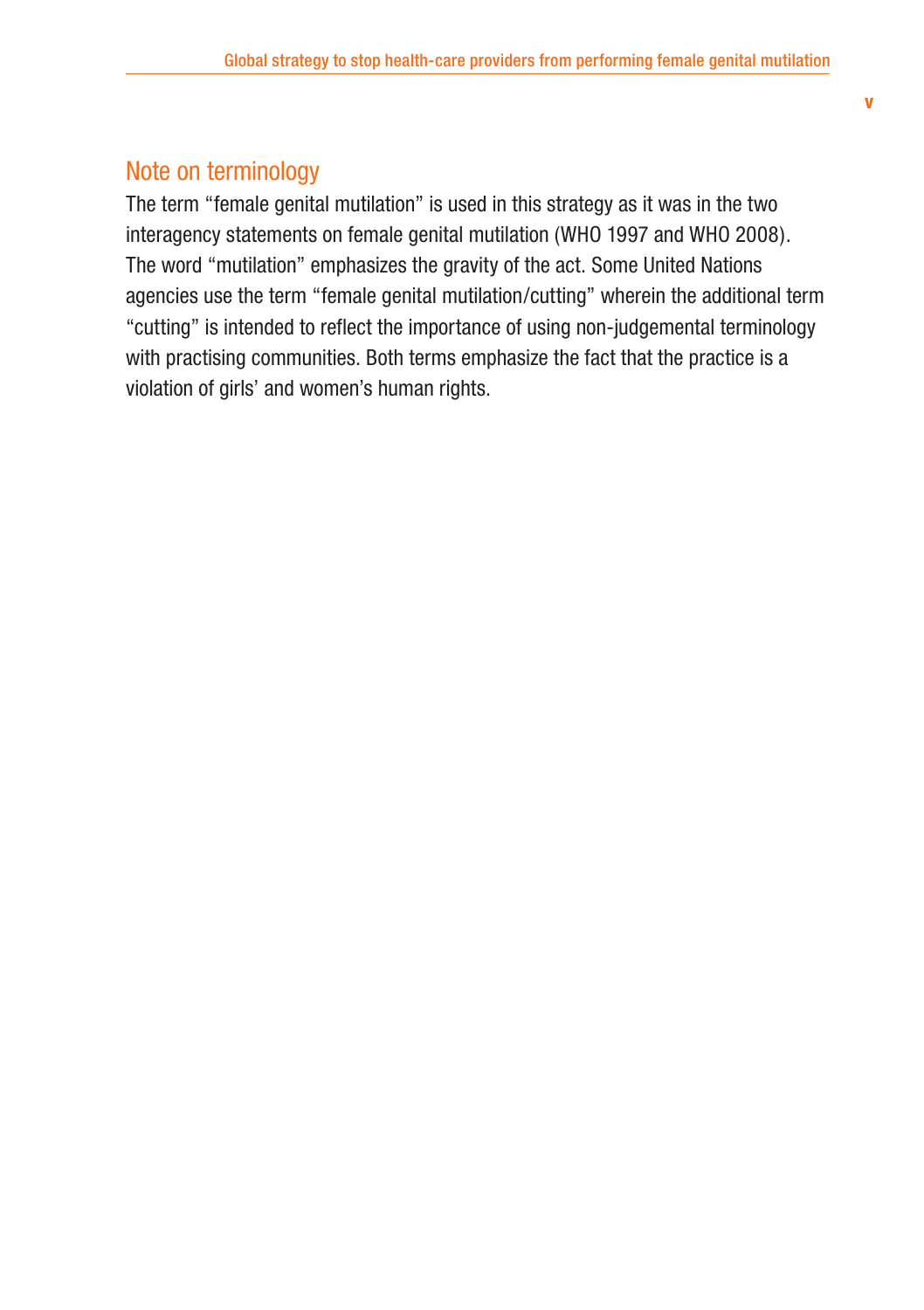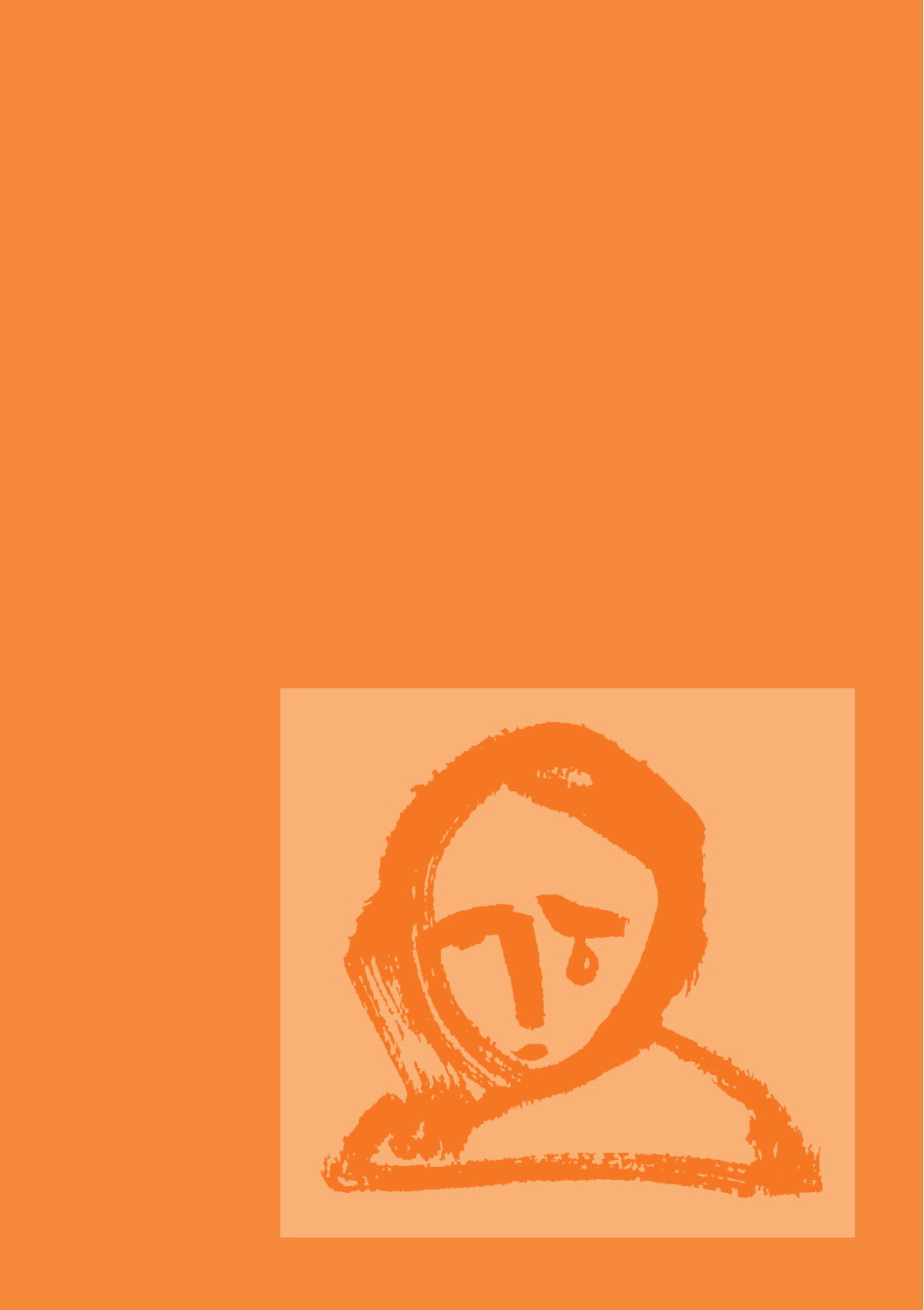# **I. INTRODUCTION**

#### 01

## **Medical code of ethics**

According to the World Medical Association's Declaration of Helsinki, 1964, it is the mission of the physician to safeguard the health of the people. Health professionals who perform female genital mutilation (FGM) are violating girls' and women's right to life, right to physical integrity, and right to health. They are also violating the fundamental ethical principle: "do no harm".

#### 02

#### **Definition of female genital mutilation**

The term "female genital mutilation" refers to all procedures involving partial or total removal of the external female genitalia, or other injury to the female genital organs for non-medical reasons.

#### 03

### **Types of female genital mutilation**

**Type I:** partial or total removal of the clitoris and/or the prepuce (clitoridectomy). Subgroups: type Ia, removal of the clitoral hood or prepuce only; type Ib, removal of the clitoris with the prepuce.

**Type II:** partial or total removal of the clitoris and the labia minora, with or without excision of the labia majora (excision). Subgroups: type IIa, removal of the labia minora only; type IIb, partial or total removal of the clitoris and labia minora; type IIc, partial or total removal of the clitoris, labia minora and labia majora.

**Type III:** narrowing of the vaginal orifice with creation of a covering seal by cutting and appositioning the labia minora and/or the labia majora, with or without excision of the clitoris (infibulation). Subgroups: type IIIa, removal and apposition of the labia minora; type IIIb, removal and apposition of the labia majora. Reinfibulation is covered under this definition. This is a procedure to recreate an infibulation, for example after childbirth when defibulation is necessary.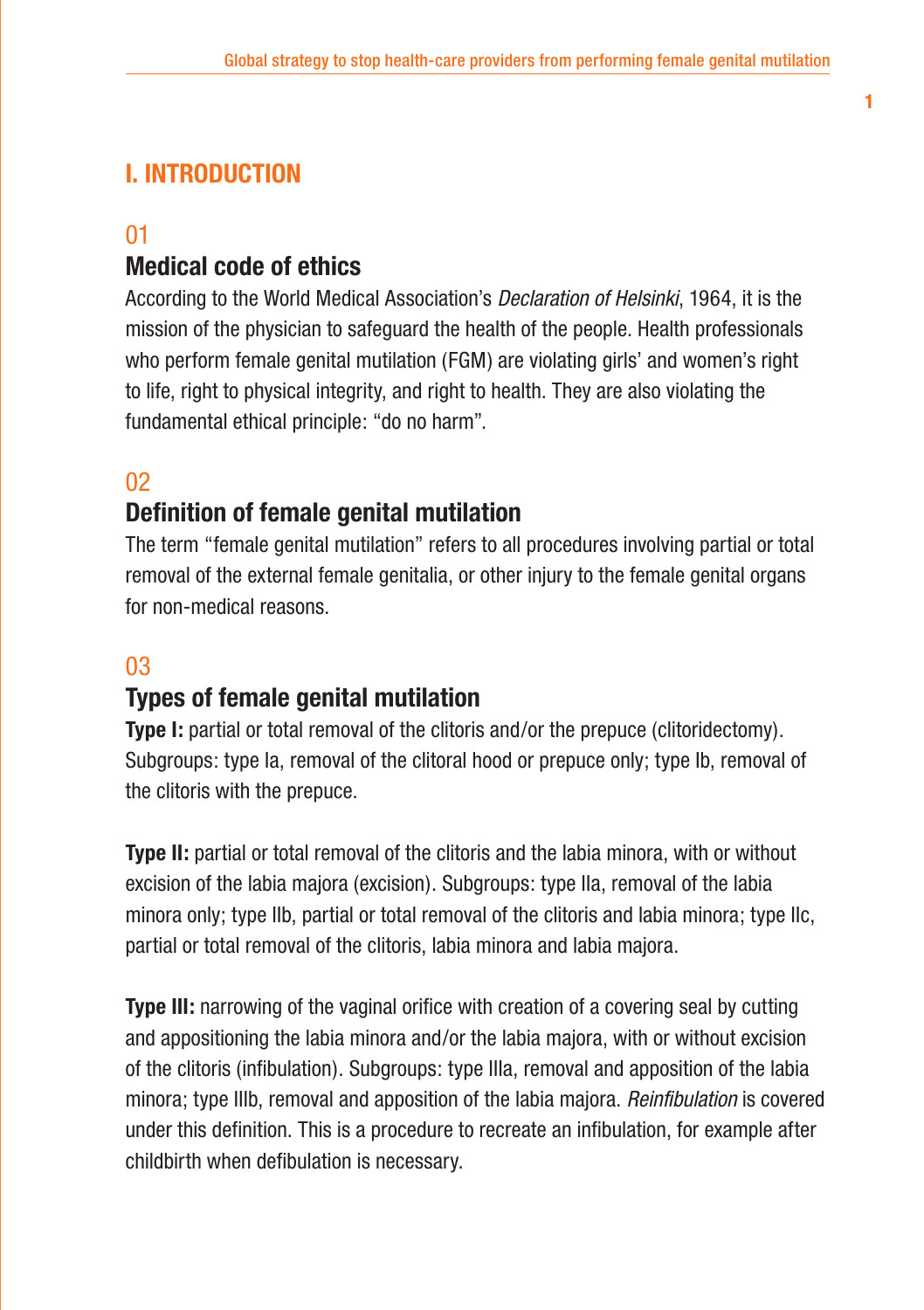**Type IV:** unclassified – all other harmful procedures to the female genitalia for nonmedical purposes, for example, pricking, piercing, incising, scraping and cauterization.

#### 04

#### **Female genital mutilation as a social norm**

FGM functions as a self-enforcing social convention or social norm. In societies where it is practised, it is a socially upheld behavioural rule. Families and individuals continue to perform it because they believe that their community expects them to do so. They further expect that if they do not respect the social rule, they will suffer social consequences such as derision, marginalization and loss of status. While FGM is de facto violent, it is not intended as an act of violence. It is considered to be a necessary step to enable girls to become women and to be accepted, together with the rest of the family, by the social group of which they are part.

Where large-scale abandonment of FGM has been achieved, it has been the result of an approach that reinforces the human rights values and social support that are shared by communities. This has enabled the communities to collectively explore and agree on better ways to fulfil these values, and led to sustainable large-scale abandonment of FGM as well as other harmful practices. The health professionals, who typically have status in communities, can play a key role in supporting this process by providing correct information on the consequences of FGM and on the benefits of abandoning the practice.

#### 05

### **Definition of "medicalization"**

"Medicalization" of FGM refers to situations in which FGM is practised by any category of health-care provider, whether in a public or a private clinic, at home or elsewhere. It also includes the procedure of reinfibulation at any point in time in a woman's life. The definitions of FGM and medicalization were first adopted in the document Female genital mutilation: a joint WHO/UNICEF/UNFPA [World Health Organization/United Nations Children's Fund/United Nations Population Fund] statement (1) published by WHO in 1997, and reaffirmed in 2008 by 10 United Nations (UN) agencies in Eliminating female genital mutilation: an interagency statement (2).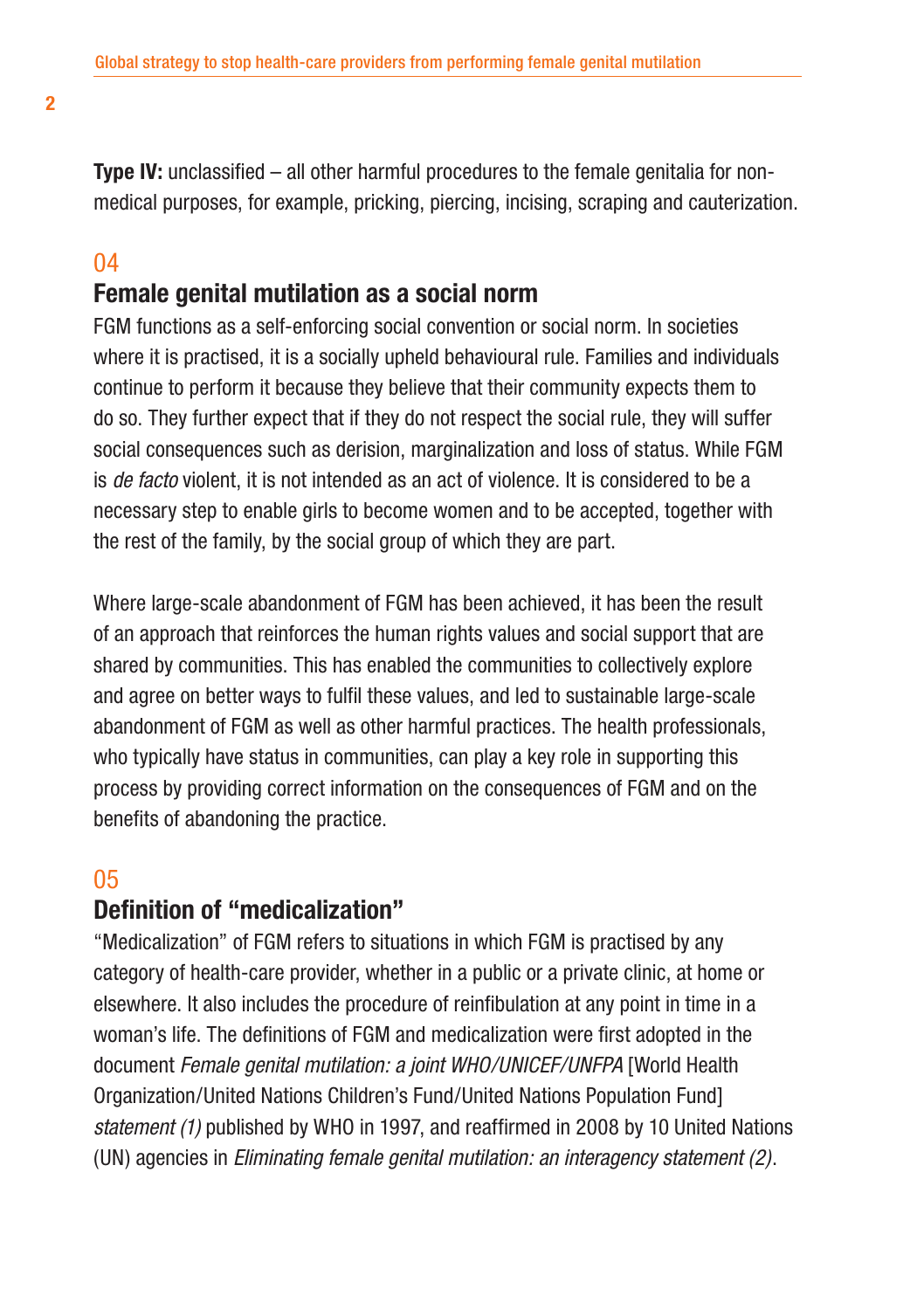## 06 **Global scale of the problem of female genital mutilation and medicalization**

In African countries, more than 90 million girls and women over the age of 10 years are estimated to have undergone FGM, and some 3 million girls are at risk of undergoing the procedure each year. The practice of FGM has been reported from all parts of the world, but it is most prevalent in 28 countries in Africa and some countries in Asia and the Middle East. As a result of international migration, the practice of FGM and its harmful consequences also concerns a growing number of women and girls in Europe, North America, Australia and New Zealand (3).

FGM of any type is a violation of the human rights of girls and women. FGM is known to be harmful to girls and women in many ways. The removal of or damage to healthy, normal genital tissue interferes with the natural functioning of the body and causes several immediate and long-term physical, psychological and sexual consequences  $(2,4)$ .

Possibly as a result of the fact that FGM was for years addressed as a health issue, and of the growing awareness of its health consequences, people are increasingly turning to health-care providers to perform the procedure, in the hope that it will reduce the risk of various complications.

A recent analysis of existing data shows that more than 18% of all girls and women who have been subjected to FGM in the countries from which data are available have had the procedure performed on them by a health-care provider. There are large variations between countries, from less than 1% in several countries, to between 9% and 74% in six countries. More research is needed to estimate whether this phenomenon is also observed among migrants, refugees and asylum seekers from FGM practising communities. Available data suggest that in countries with these immigrant populations the involvement of health-care providers in FGM mainly concerns the act of reinfibulation.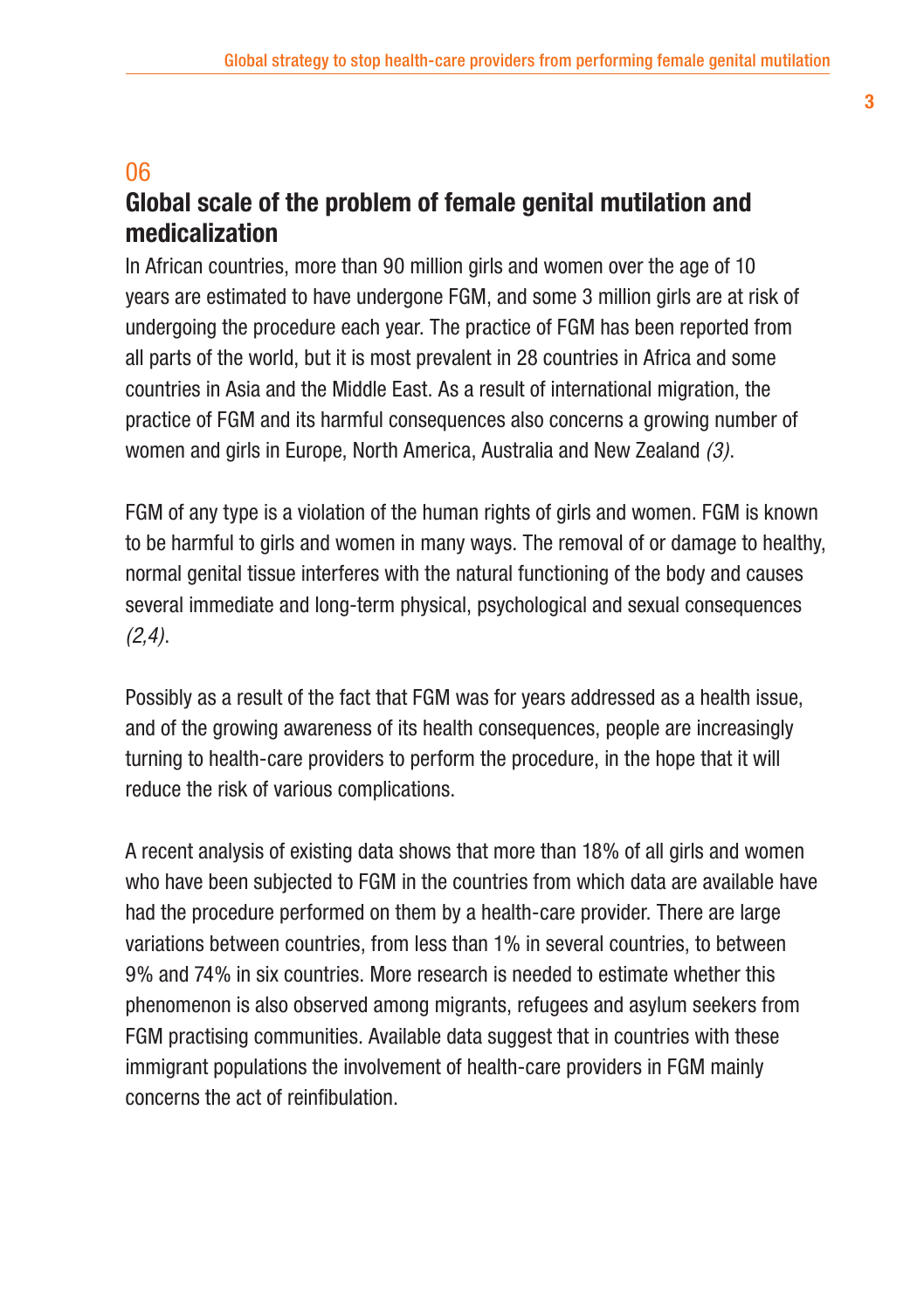The categories of health-care providers that have been found to carry out FGM include physicians, assistant physicians, clinical officers, nurses, midwives, trained traditional birth attendants (TBAs) and other personnel providing health care to the population, in both private and public sectors. Some of the health-care providers are officially retired, but continue to provide FGM as well as other health services.

#### 07

## **Recognition of the problem by the global health community and national authorities**

In 2008, the World Health Assembly adopted the resolution WHA61.16 on the elimination of FGM, in which all member states agreed to work towards the abandonment of FGM, including to ensure that the procedure is not performed by health professionals. WHO first condemned the medicalization of FGM in 1979, in the first international conference on FGM, held in Khartoum, Sudan. Later this was reiterated in a formal statement of WHO's position to the United Nations Commission on Human Rights in 1982 (5). The practice of medicalization was condemned by the World Medical Association in 1993, and later by numerous other medical professional associations, including the International Federation of Gynaecology and Obstetrics (FIGO), as well as by international agencies, nongovernmental organizations (NGOs) and governments. This condemnation was further highlighted and reiterated in the joint WHO/UNICEF/UNFPA statement against FGM in 1997 (1). The condemnation of medicalization was again emphasized in the interagency statement on the elimination of FGM that was co-signed by 10 United Nations agencies in 2008. Furthermore, several United Nations Treaty Monitoring Bodies, inter alia the Committee on Elimination of all forms of Discrimination Against Women, called on countries to eliminate the medicalization of FGM.

Most national governments have recognized the problem of FGM and its medicalization. Several countries have passed a law prohibiting FGM, and some with a special article on penalty if the practice is carried out by a health professional. Many countries have also taken other important steps, including development of national action plans, inclusion of FGM in training of health-care providers and close cooperation with other parties working on the ground, including national and international NGOs and international agencies.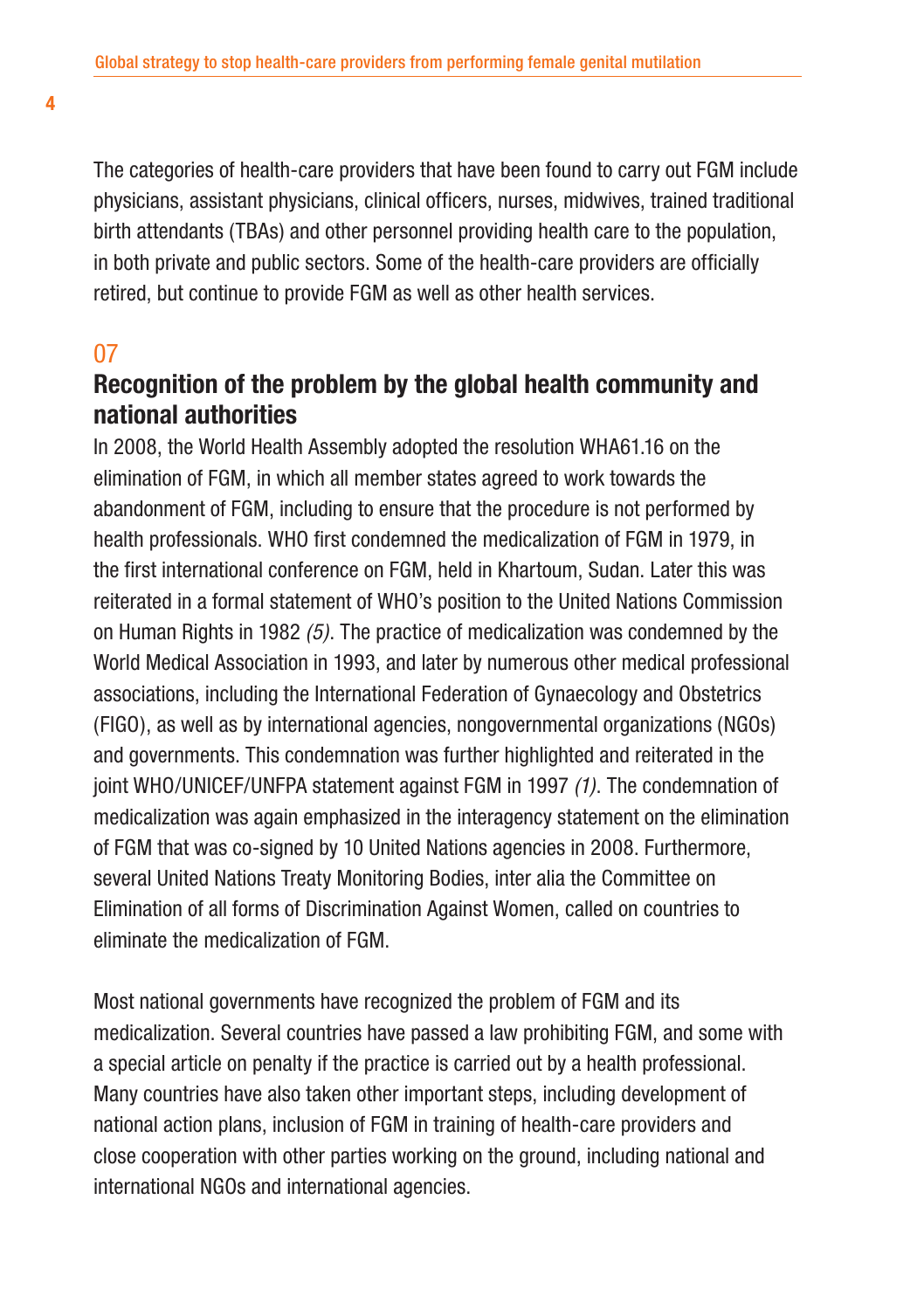### 08

# **Engaging health professionals to support abandonment of female genital mutilation and never to perform it is critical to success in eliminating the practice**

Stopping medicalization of FGM is an essential component of the holistic, human rights-based approach for the elimination of FGM, as outlined by 10 UN agencies in Eliminating female genital mutilation: an interagency statement (2) and by the Donors' Working Group on Female Genital Mutilation/Cutting in the Platform for action: towards the abandonment of female genital mutilation/cutting (6). By taking a stand in favour of abandonment of the practice and by refraining from performing it, healthcare providers will contribute to increased debate and questioning of the practice by communities.

#### 09

## **About the global strategy against medicalization of female genital mutilation**

This global strategy against medicalization of FGM has been developed in collaboration with key stakeholders, including UN organizations and health-care professional bodies, national governments and NGOs.

The strategy is intended for a broad audience of policy-makers in governments, parliamentarians, international agencies, professional associations, community leaders, religious leaders, NGOs and other institutions. Part I sets out the issue; Part II relates the issue to global goals and concerns; Part III explains the reasons why medicalization happens, why it should not happen and challenges that needs to be overcome; and Part IV spells out the strategy, which is based on the principles governing international human rights. The adoption and implementation of this strategy is essential to secure the elimination of all forms of FGM.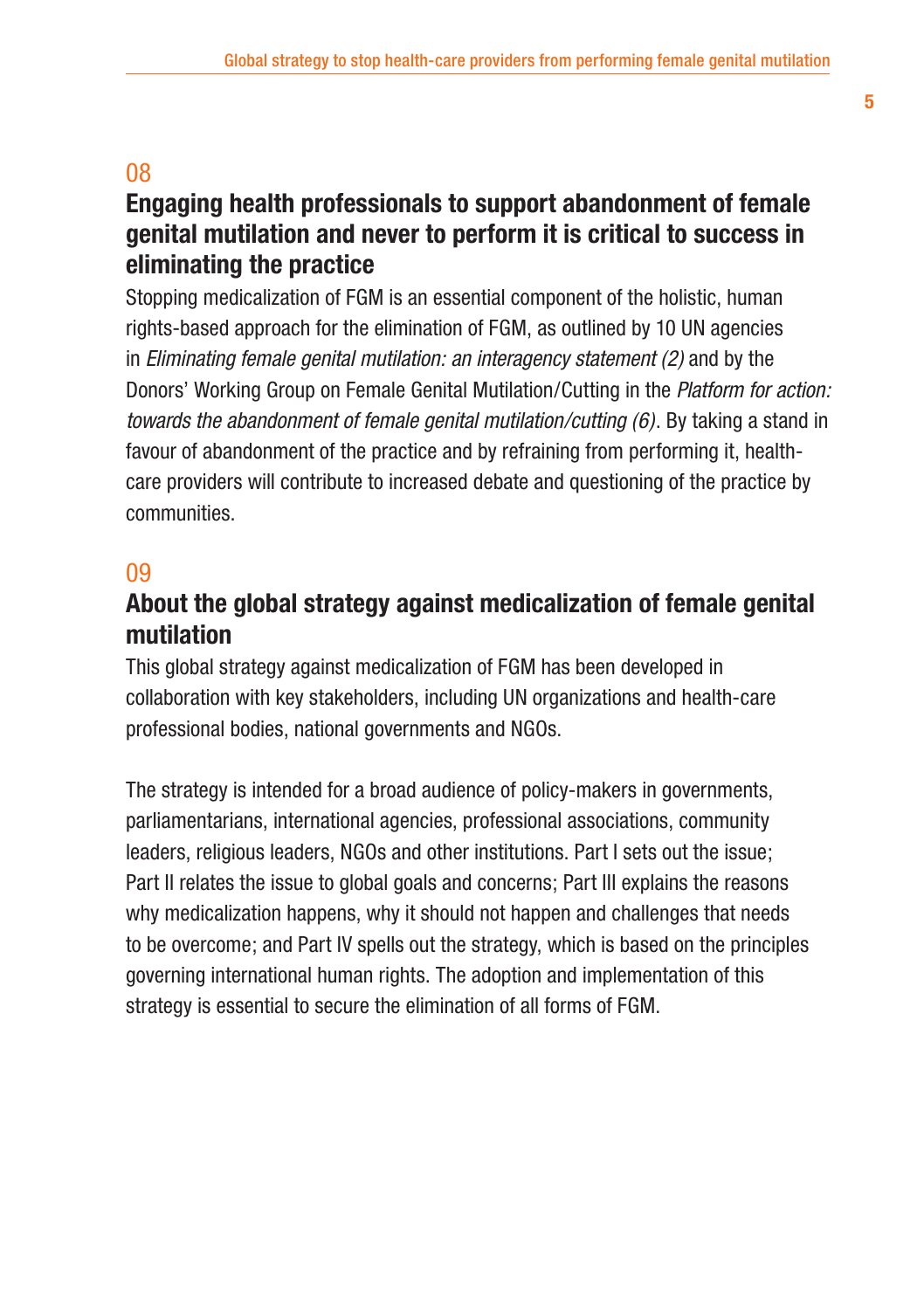# **II. GLOBAL GOALS – GLOBAL REALITIES**

#### 10

### **Reaffirming the Millennium Development Goals**

The Millennium Development Goals, which grew out of the United Nations Millennium Declaration adopted by 189 Member States in 2000, provide the current international framework for measuring progress towards sustained development and eliminating poverty. To reach five of the eight goals – improve maternal health; reduce child mortality; combat human immunodeficiency virus/acquired immunodeficiency syndrome (HIV/AIDS), malaria and other diseases; achieve universal primary education; and promote gender equality and empower women – elimination of FGM is a necessary contribution, as FGM affects all these aspects of girls' and women's health, in particular their sexual and reproductive health. For example, an estimated extra one to two perinatal deaths per 100 deliveries occurs among children born to women who have undergone FGM. Another example is that the physical and mental health consequences of FGM can impede women's ability to fully take part in public life, thus having a disempowering effect on them.

#### 11

## **Female genital mutilation and human rights**

FGM of any type is a violation of the human rights of girls and women (7), including: the right to non-discrimination on the grounds of sex; the right to life when the procedure results in death; the right to freedom from torture or cruel, inhuman or degrading treatment or punishment; and the rights of the child. FGM is also a violation of a person's right to the highest attainable standard of health, as it damages healthy genital tissue and can lead to severe consequences for girls' and women's physical and mental health. It is on the basis of these human rights violations that many countries have now passed legal sanctions against FGM.

Communities practising FGM generally consider the practice as an important part of their cultural tradition and social requirements, and also part of their religious duty. In migrant populations, these perceptions often remain valid, especially when relocating to a society where women have more freedom of choice, including in their sexuality. While the right to participate in cultural life and to freedom of religion are protected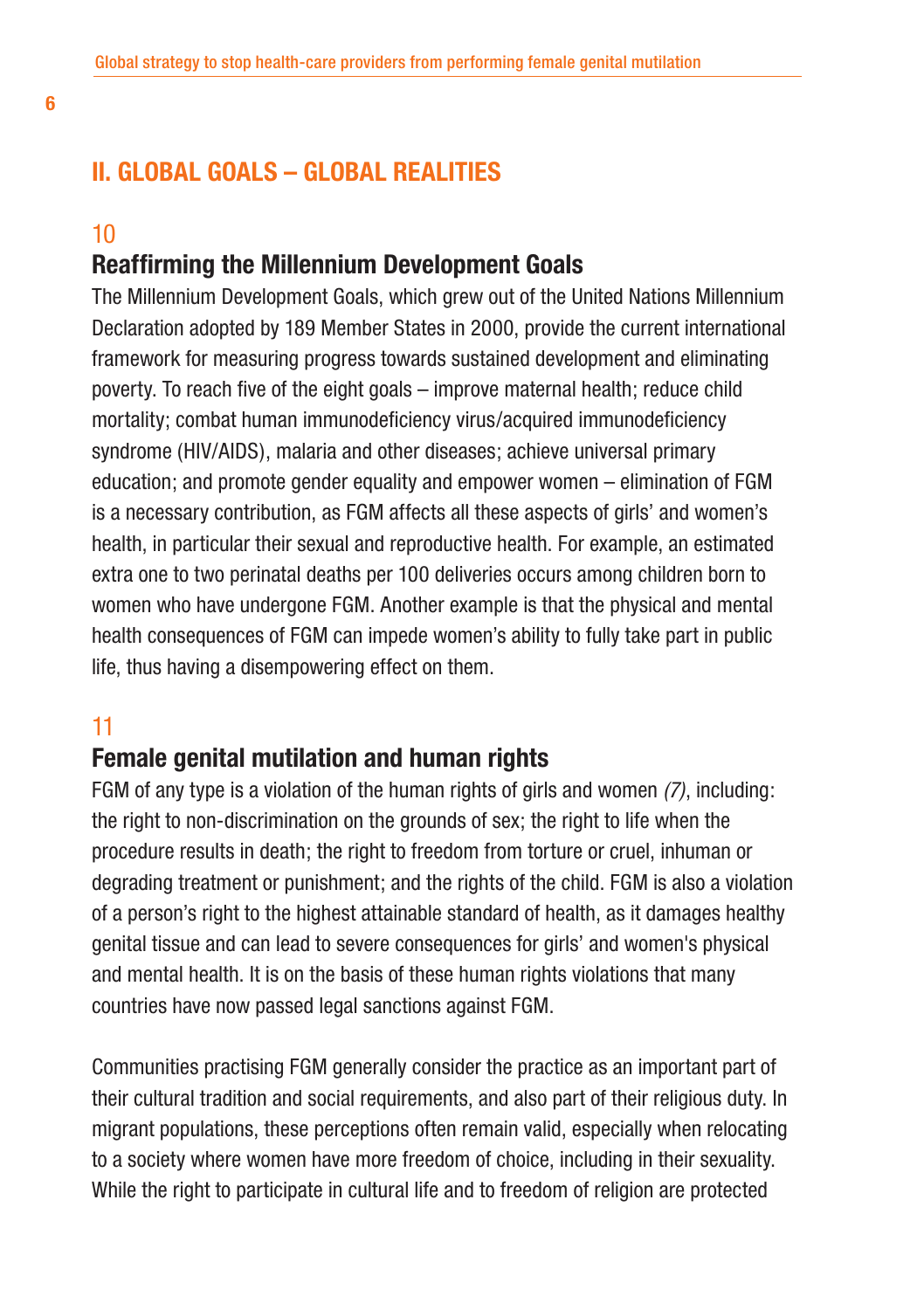by international law, the law also stipulates that freedom to practise one's traditions and beliefs may not supersede the protection of fundamental rights and freedoms of people. Therefore, the right to practise religious beliefs and social and cultural traditions cannot be evoked to justify FGM.

# **III. CHALLENGES TO BE ADDRESSED**

# Reasons for medicalization of female genital mutilation 12

# **Why there is a demand for medicalized female genital mutilation**

While in most cases FGM is performed by traditional practitioners, parents who subject their daughter to FGM often prefer health-care providers to carry out the procedure if they think it might reduce the risks associated with the procedure. The increased demand for health-care providers to perform FGM may therefore be a result of increased information about the harmful health consequences of the practice (8–11). A similar trend can be seen with regard to reinfibulation. Women themselves, or members of their family, may request health-care providers to perform the procedure, believing it to be less risky than if they resort to traditional practitioners.

#### 13

# **Why some health-care providers agree to perform female genital mutilation**

Most health-care providers who perform FGM are themselves a part of the FGMpractising community in which they serve. Hence, the reasons why they agree to perform FGM are often the same as those that motivate those requesting it. In addition, studies have documented that in certain countries some health-care providers consider FGM to be medically indicated for most women, while others see the practice as harmless. Some health-care providers, who do not themselves support FGM, still consider it their duty to support the patient's socioculturally motivated request for FGM. Others see medicalization as a form of harm reduction, considering that, by performing it, they help to prevent the expected greater dangers if the procedure were to be carried out by traditional practitioners. Finally, some health-care providers are also motivated by the opportunity for financial gain. (9,10,12,13)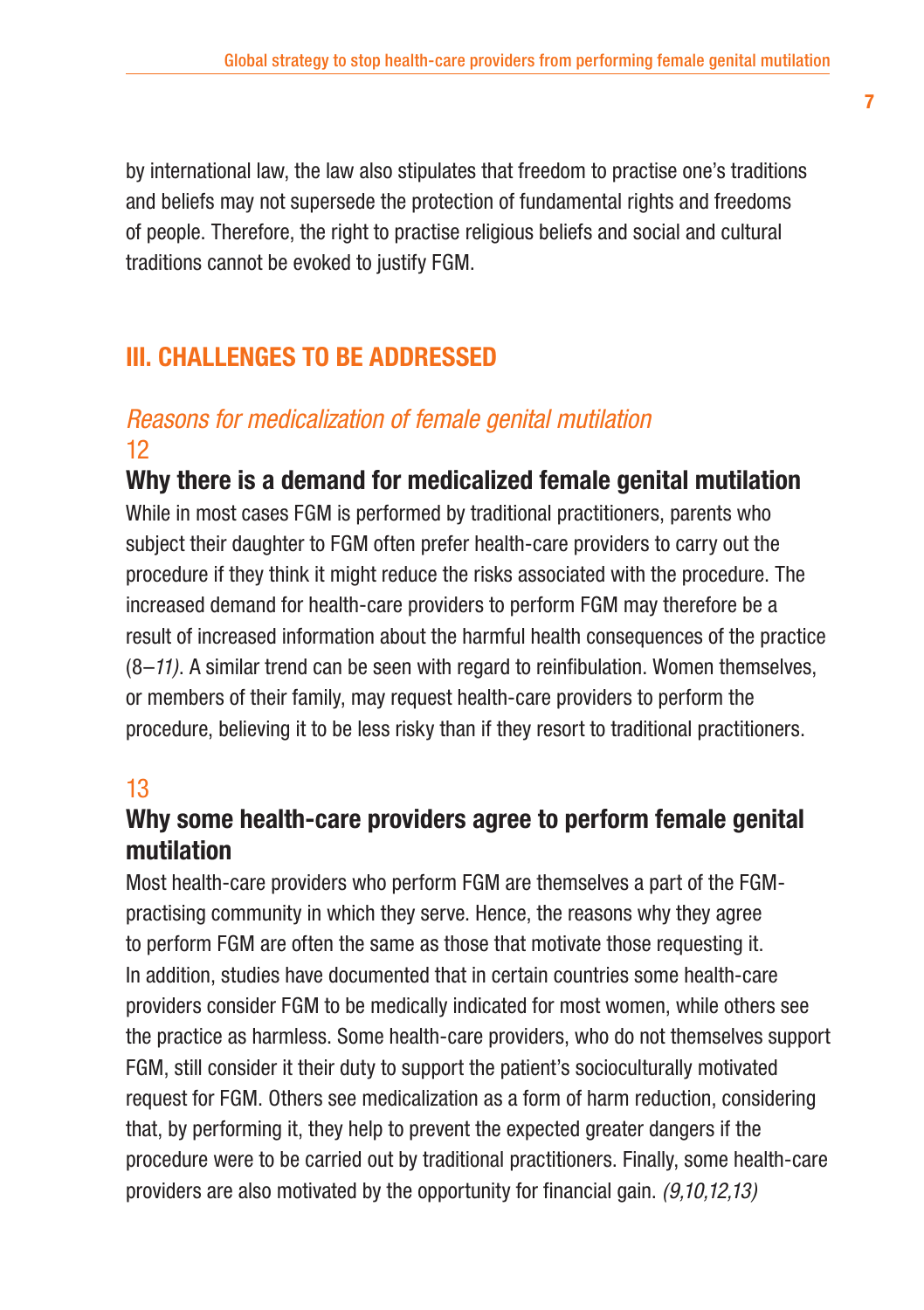#### 14

## **Why some organizations support medicalization**

Medicalization of FGM is, or has been, supported by a few professional organizations, international humanitarian organizations, government officials and university professors. These supporters of medicalization of FGM argue that it may help to reduce the risks of the procedure, limit the extent of mutilation, and reduce the pain associated with it. Another common argument is the belief that medicalization could be a first step towards full abandonment of the practice. (11)

#### 15

## **Why some health-care providers, individuals and organizations support reinfibulation**

In women who have undergone type III FGM, reinfibulation refers to the practice of resuturing and thereby recreating an infibulation following a procedure in which the infibulation has been partially or fully opened, most commonly to facilitate childbirth. Some health-care providers argue that since the woman has already undergone FGM, reinfibulation will not constitute increased harm. Others consider reinfibulation a medical necessity. Another argument that has been used is that although the procedure will recreate a vulva associated with a series of risks and complications, including the need for future surgery, it should be done if expected or requested by the woman, her family or the community. A final argument is that since reinfibulation is most commonly performed on consenting adults, it is as legitimate as any other surgery performed on consenting adults. Furthermore, health providers, although not in favour of FGM, and especially in countries receiving migrants, refugees and asylum seekers, often feel ill-equipped to provide patients with culturally adequate arguments against their request for reinfibulation. (14,15)

## Reasons why medicalization of female genital mutilation must be stopped 16

#### **Why medicalization of female genital mutilation must be stopped**

The performance of FGM by health-care providers, despite the global recognition of FGM as a harmful practice and a violation of human rights, constitutes a break in medical professionalism and ethical responsibility. In most countries, it also constitutes a violation of the law.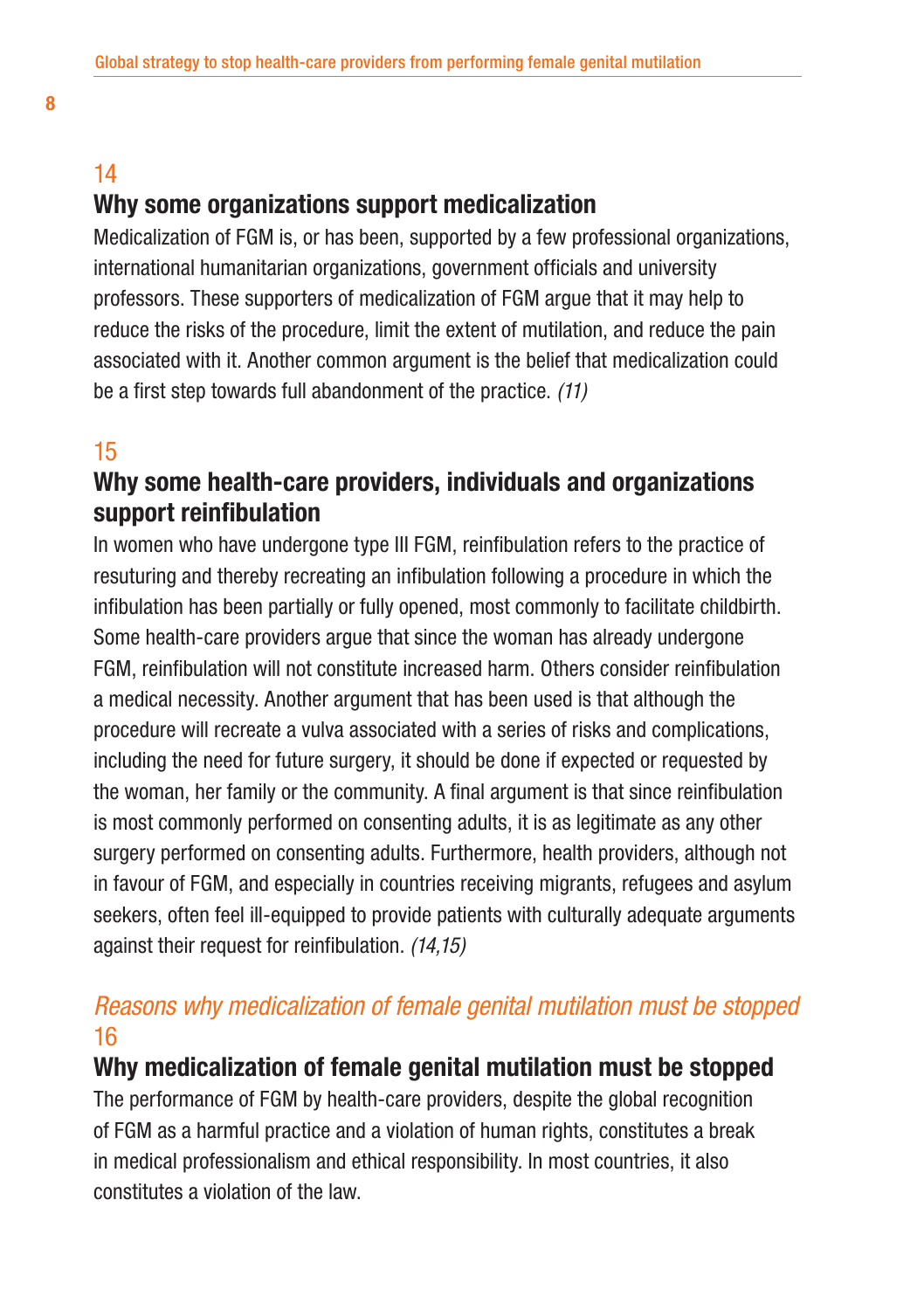The involvement of health-care providers in the performance of FGM is likely to create a sense of legitimacy for the practice. It gives the impression that the procedure is good for health, or at least that it is harmless. This can further contribute to institutionalization of the practice, rendering it a routine procedure and even leading to its spread into cultural groups that currently do not practise it. Furthermore, the medicalization of FGM may lead to some health-care providers developing a professional and financial interest in upholding the practice.

Performance of FGM by health-care providers contributes to upholding the practice of FGM. Medicalized FGM is not necessarily safer or less extensive (13). It also ignores the long-term complications of the practice, including sexual, psychological and obstetrical complications that have been found to be associated with FGM, independently of who performs it. Finally, there is no evidence to suggest that medicalization of FGM serves as a first step towards full abandonment.

## 17

# **Why reinfibulation should be prevented**

Reinfibulation recreates, usually several times during a woman's life, the (removed) tight vaginal introitus of the original infibulation. This recreates the same problems of gynaecological, sexual and reproductive health, including difficulties associated with childbirth and the need for further surgeries that the original infibulation had created. This consequently repeats and increases the suffering for girls and women.

# Challenges to stopping the medicalization of female genital mutilation 18

# **Lack of protocols, manuals and guidelines to guide the health-care providers**

In most countries, the absence of clear policies, protocols, manuals and guidelines for the health-care sector on how to deal with issues related to FGM and its medicalization leave health-care providers ill-equipped to face the request by parents or family members to perform FGM on girls, and those of adult women and their immediate families to perform reinfibulation. This is even more the case among health-care providers in countries receiving migrants, refugees and asylum seekers from FGM practising communities. Guidance is also important in areas where FGM or reinfibulation is performed as a routine procedure.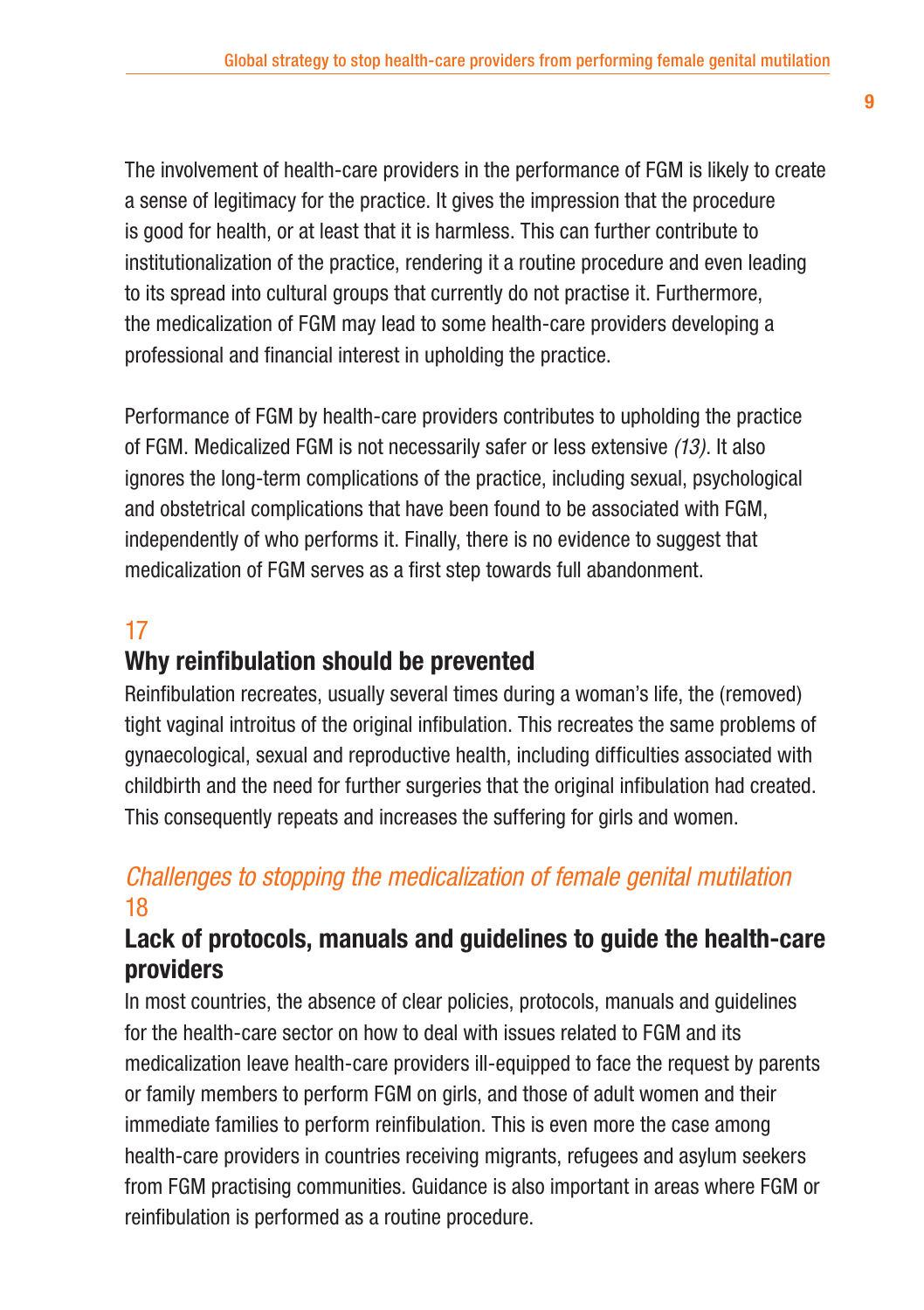## 19

# **Insufficient training and support for health-care providers**

Only a handful of institutions that train health-care providers have included comprehensive knowledge about FGM in their curricula. In most countries, healthcare providers report that they have insufficient knowledge about FGM and about reasons why it should be stopped, as well as technical knowledge about how to care for girls and women suffering complications of FGM and on how to resist requests for FGM and counsel patients to abandon the practice.

#### 20

# **Lack of involvement of the local health sector in the prevention of female genital mutilation**

In most countries where FGM is practised, the health sector has had limited involvement with the prevention of FGM in girls and women. Systematic cooperation between the key players at national, grassroots level and the health sector is insufficient.

### 21

### **Lack of laws and the will to prosecute**

Laws against FGM exist in more than half of the countries in which FGM is a traditional practice, as well as in many of the countries with immigrants from countries where FGM is practised. However, health-care providers are rarely sanctioned for performing FGM, and only rarely are disciplinary measures taken against institutions in which FGM is performed. While legal measures alone often lead to clandestine procedures or initial defiance, a legal framework in support of women's and girls' human rights is an important component. A framework that includes preventive measures to promote abandonment, as well as punitive measures for those who engage in the practice, has been shown to have positive effect when coupled with community-based work (16,17).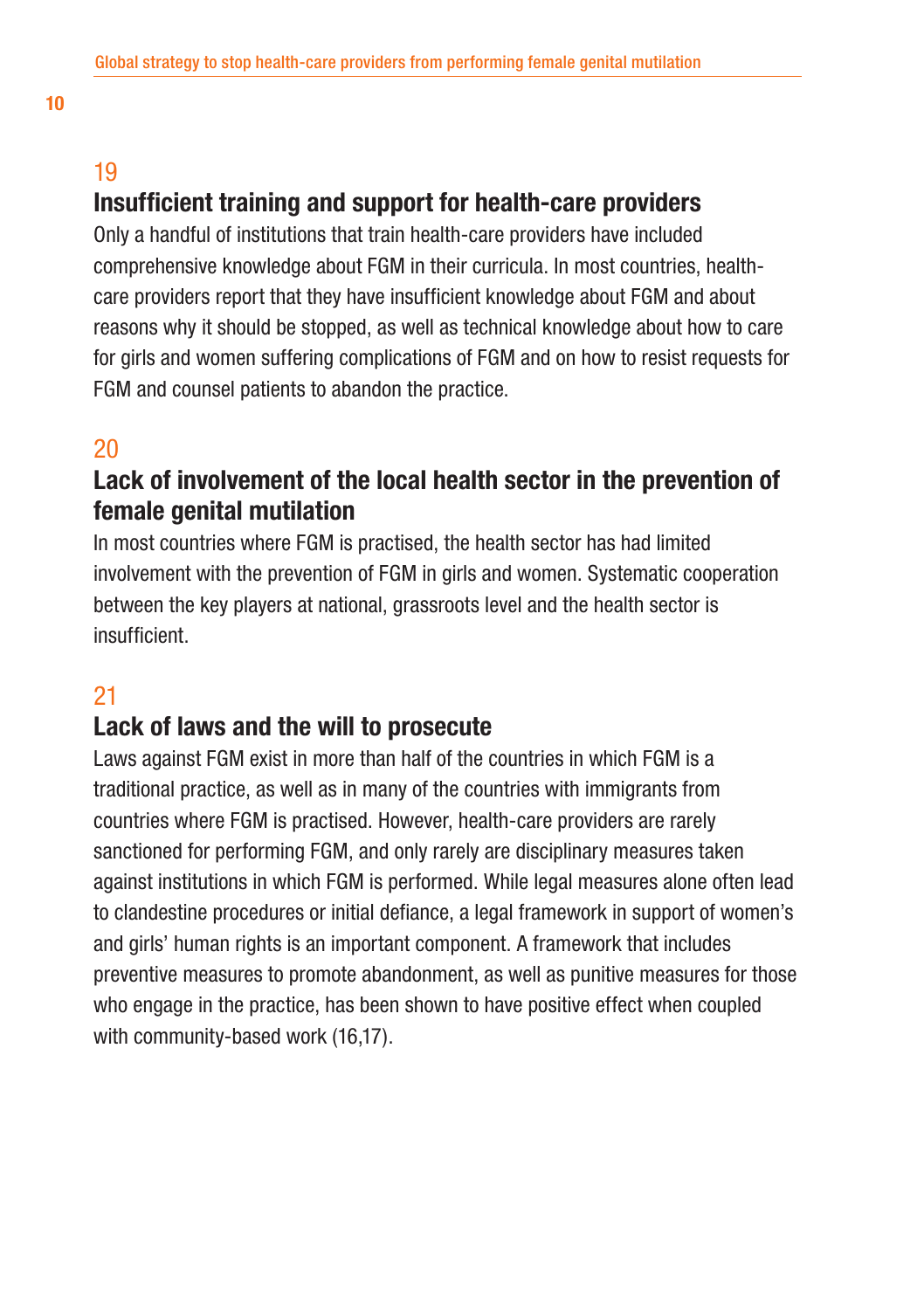# **IV. STRATEGY TO ACCELERATE PROGRESS**

## 22

## **What health-care providers and national authorities can do**

Health-care providers should not perform any type of FGM in any setting – neither should they perform reinfibulation after delivery or in any other situation. They should provide care for girls and women suffering from complications associated with FGM, including special care during childbirth for women who have already undergone FGM. They should counsel women suffering consequences from FGM, and their families, and advise them to seek care for their complications and mental health consequences, advise them against reinfibulation, and counsel them to resist having FGM performed on their daughters or other family members. Health-care providers should also act as advocates for the abandonment of the practice in the community at large. When providing care to migrant women and in cases of limited language skills, health-care providers should have access to cultural interpreters specifically trained on FGM, to ensure counselling to women and families is adequate and done with respect for their cultural beliefs.

Instead of performing procedures that are harmful to girls' and women's health, and that violate their human rights, health-care providers should use their competencies and authority to promote the health and human rights of girls and women, including their rights to information, physical integrity, freedom from violence, and health.

Countries should set priorities and develop specific plans of action according to the country situation, within a consultative process involving all stakeholders. Four overarching activities are recommended:

- (a) mobilize political will and funding;
- (b) strengthen the understanding and knowledge of health-care providers;
- (c) create supporting legislative and regulatory framework;
- (d) strengthen monitoring, evaluation and accountability.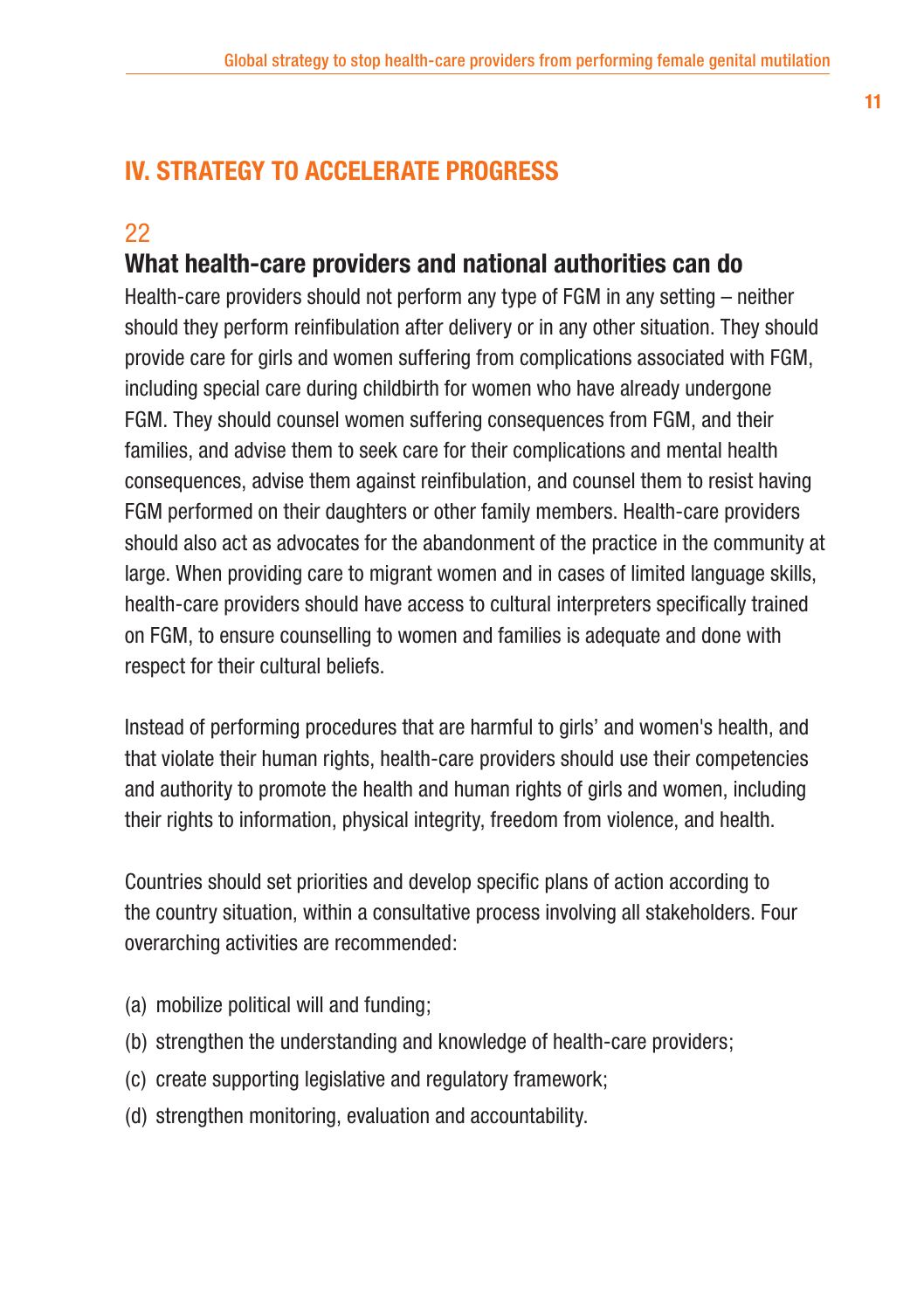## 23

# **(a) Mobilize political will and funding**

Political will and funding are necessary to ensure the development and sustained implementation of policies, guidelines, and laws.

#### Necessary actions in this area are to:

- (1) build strong advocacy support for investment in supporting the abandonment of FGM, engaging political leaders, other leaders, parliamentarians and government ministries;
- (2) mobilize and coordinate the efforts of key stakeholders to support a national policy against the medicalization of FGM. This includes parliamentarians, healthcare providers, legal experts, human rights groups, government ministries, political leaders and parties, professional organizations, religious and community leaders, including leaders of migrant communities, and other persons of influence;
- (3) advocate for sustained and coordinated planning, budgeting and actions for key stakeholders;
- (4) advocate for the establishment of a sustainable, coordinated public and private partnership in financing FGM-abandonment programmes.

### 24

# **(b) Strengthen the understanding and knowledge of health-care providers**

A prerequisite for preventing the medicalization of FGM is that all health-care providers should be familiar with: factors surrounding the practice of FGM; the reasons why it should not be performed by health-care providers and how to resist requests to do so; how to recognize and manage complications of FGM, including suitable obstetric care; and how to counsel women and families on FGM-related issues. Guidelines should be in place, including medical, ethical and legal information, such as how to counsel and care for girls and women who have undergone FGM, including counselling against reinfibulation. Deeply rooted discriminatory norms and practices that underlie FGM, including sexual concerns and eventual religious

**12**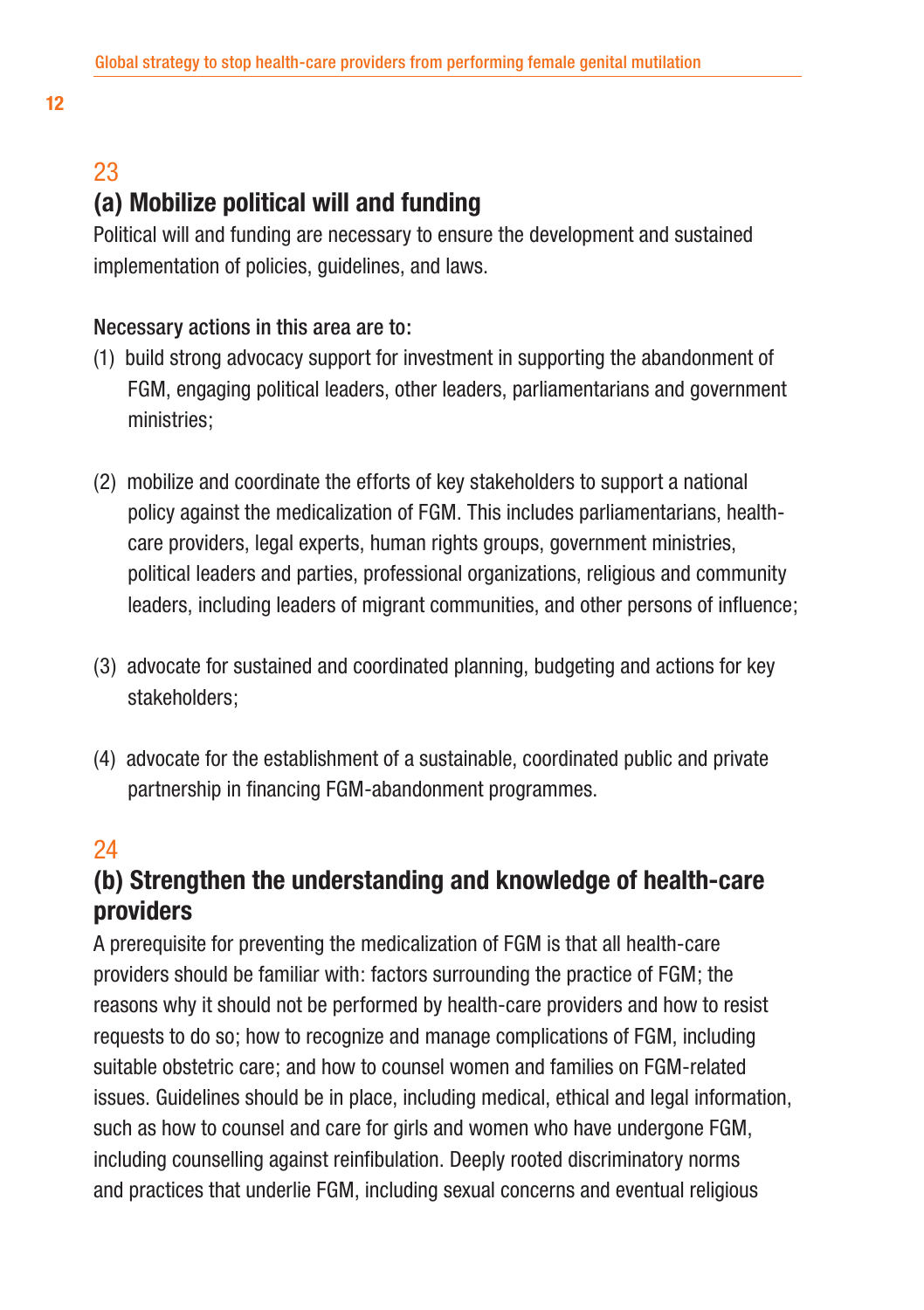underpinnings, should be addressed, where relevant, when designing training programmes and developing protocols. These aspects are even more relevant when training is aimed at health-care providers in countries receiving migrants, refugees and asylum seekers, as they usually do not belong to the same sociocultural environment as patients from practising communities.

Training should also cover the social conventional nature of the practice to enable health-care providers to appreciate how medicalization will reinforce the social convention and perpetuate the harm, and how they can play a key role in helping practising communities to abandon the practice and permanently remove the risk of future harm.

#### **Necessary actions in this area are:**

- (1) appropriate national authorities should develop national guidelines for various health-care providers on how to deal with issues related to FGM, including how to care for complications and on how to resist pressure to perform any form of FGM, including reinfibulation;
- (2) training modules on FGM for inclusion in pre- and in-service curricula and training, including refresher courses and updates for all health-care providers, should be developed. This includes nurses, midwives, and medical doctors as well as various health outreach workers. Comprehensive training would include information on factors related to the practice, prevalence, motivations and trends of FGM; how to identify and treat complications; and how to counsel individuals, families, and communities on the health risks and possible treatments for complications from FGM and reinfibulation;
- (3) training of health-care providers should be integrated at the community level with other community-based activities promoting the abandonment of FGM.

#### 25

### **(c) Create supportive legislative and regulatory frameworks**

States should adopt, implement and enforce specific legislation addressing FGM, in order to affirm their commitment to stopping the practice and to ensure women's and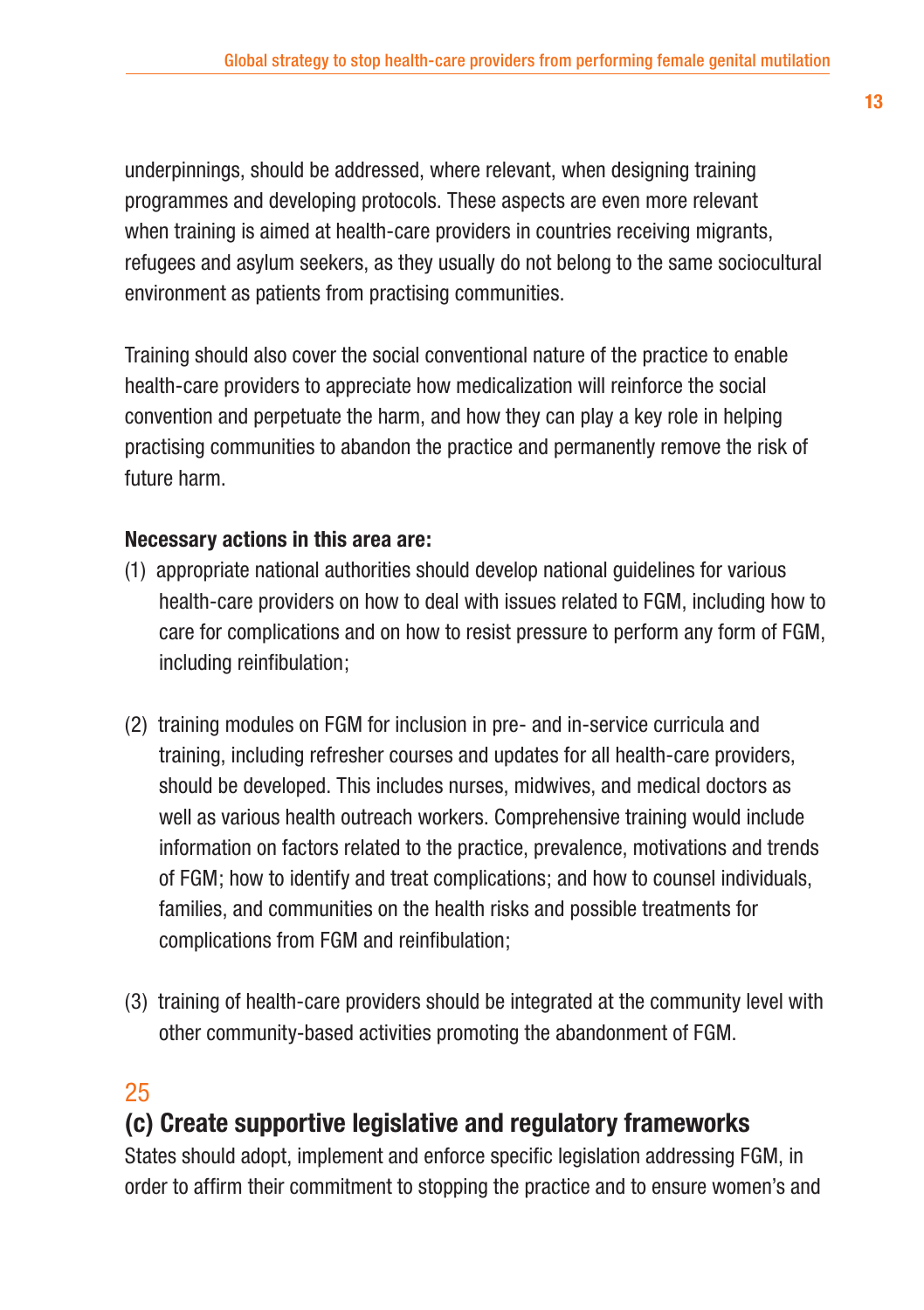girls' human rights. Alternatively, existing laws should be enforced in the absence of specific legislation on FGM, such as child-protection laws and criminal laws on physical harm. To avoid defiance and the practice going underground, it is important that all legal action takes into account the degree of social acceptance of the practice, and that it is part of a broader initiative that includes direct activities to empower practising communities to abandon the practice.

#### **Necessary actions in this area are:**

- (1) health-care providers should be informed without delay about human rights and ethical perspectives as well as the harmful consequences of FGM, and that performing FGM, including reinfibulation, would give rise to civil and criminal liability. Appropriate ethical guidelines on FGM should be incorporated into the training curricula of health-care providers;
- (2) the Ministry of Health and professional regulatory bodies should issue a joint policy statement against the medicalization of FGM, and laws and policies and/ or the application of existing laws and polices should address the role health-care providers play in the elimination of FGM and forbid the performance of any type of FGM, including reinfibulation;
- (3) training on how to deal with medicalization of FGM should also be provided to juridical staff and law-enforcement and security personnel;
- (4) professional organizations should adopt and disseminate clear standards condemning the practice of any type of FGM and issue firm guidelines for their members not to perform FGM, and not to accept or support its practice. This should be backed up by the application of strict sanctions against practitioners who violate those standards and quidelines:
- (5) performing FGM, including reinfibulation, should give rise to legal and professional sanctions. Licensed health-care practitioners must be subject to the maximum available criminal penalties that apply to anyone performing FGM. Offending practitioners may be suspended or their licences withdrawn if they perform FGM;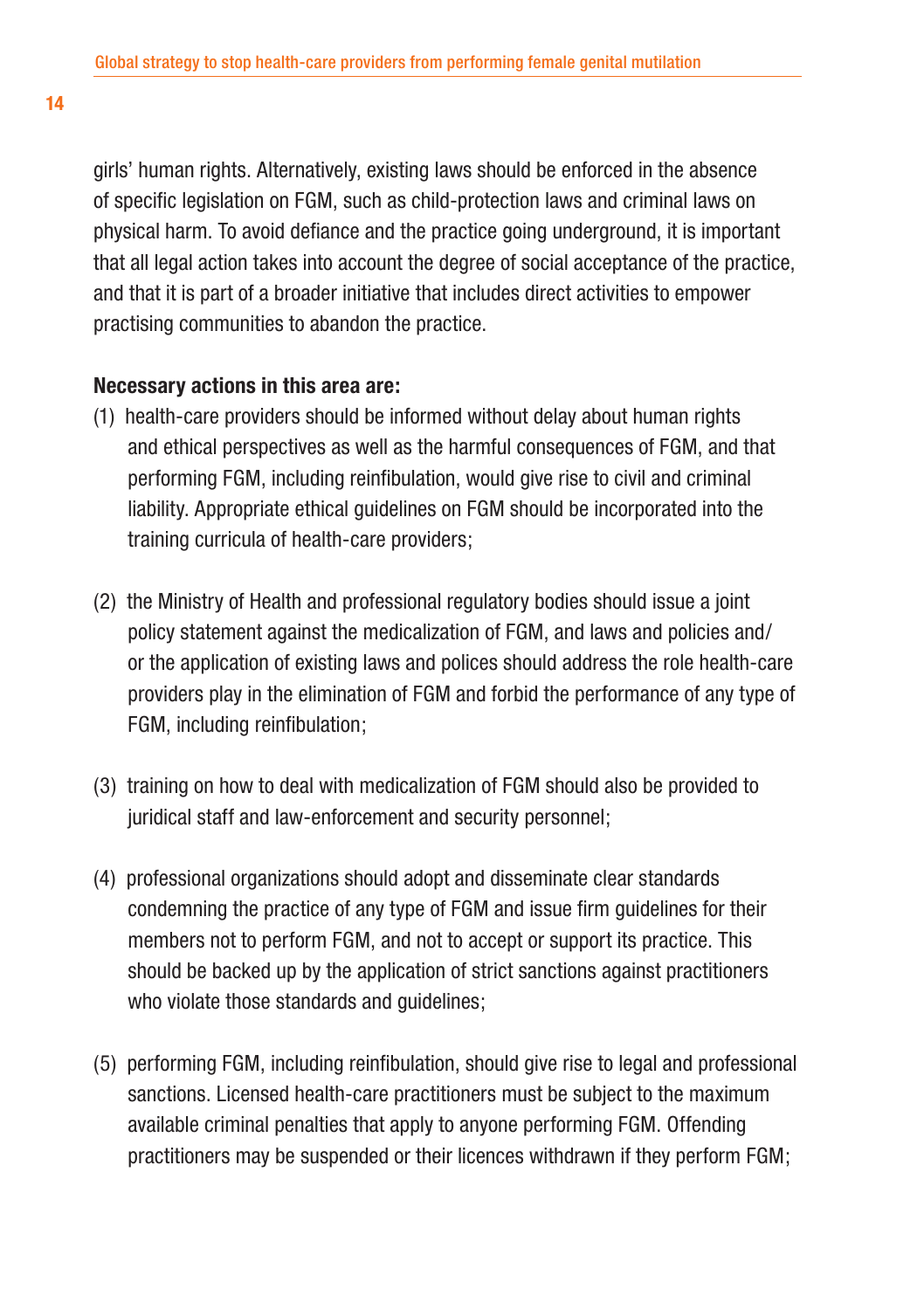(6) women and girls should be educated about their human rights and be empowered to access legal remedies specified by law to prevent FGM. Women and girls should have the right to bring civil action suits to seek compensation from practitioners, or to protect themselves from undergoing FGM. Wherever possible, health-care providers should assist by providing evidence supporting the claims of the girl or woman who has undergone FGM.

#### 26

## **(d) Strengthen monitoring, evaluation and accountability**

Monitoring and evaluation are essential for improving health-care providers' approaches to FGM and for refining plans to promote abandonment of the practice. Government participation is critical for gathering data and broadening national monitoring mechanisms.

#### **Necessary actions in this area are to:**

- (1) monitor health-sector training and implement the lessons learned;
- (2) develop mechanisms to increase accountability at facility and district levels;
- (3) routinely collect data on FGM (e.g. antenatal records);
- (4) monitor providers of FGM, including legislative measures taken against them;
- (5) integrate FGM, including reinfibulation, into existing monitoring and evaluation systems in the country (sexual and reproductive health, HIV/AIDS, gender-based violence, demographic and health surveys data collection, etc);
- (6) report to UN human rights treaty bodies and other international and regional human rights bodies:
- (7) institutionalize feedback mechanisms to the communities.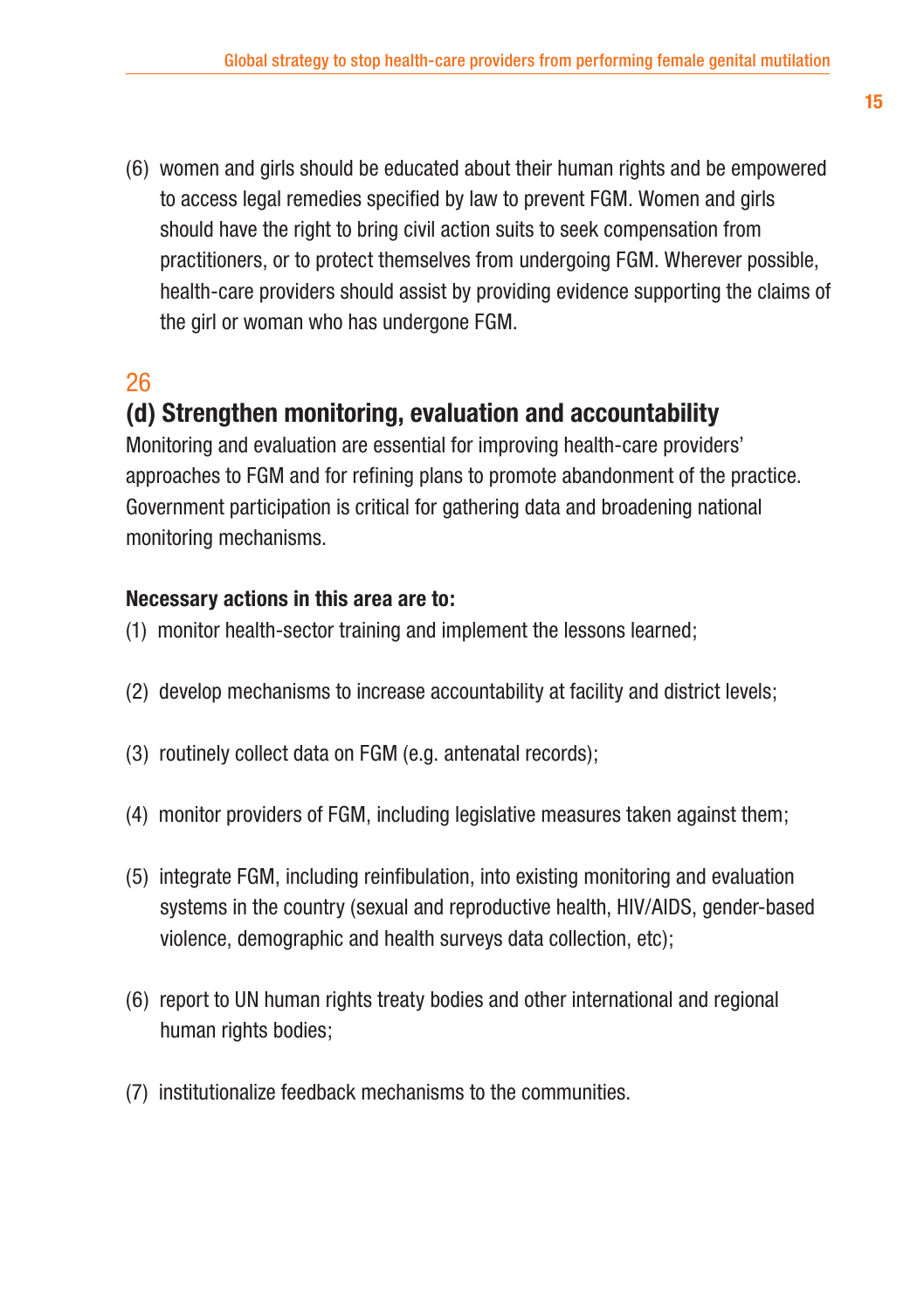## **V. CALL TO ACTION**

#### 27

All health-care providers take an oath of practice in line with the Hippocratic Oath and other relevant statements of ensuring no harm against any patient. Health-care providers should know and respect the health and human rights aspects of FGM and refrain from supporting or performing any form of the practice.

Governments must create a supportive legal and educational framework with corresponding national guidelines and policies that can guide the work of all categories of health-care providers, including reporting and monitoring routines and providing the necessary budget to discourage medicalization of FGM within the overall framework of total elimination of the practice. They should also ensure that health-care providers are given comprehensive training and acquire the necessary knowledge and competencies to provide care for girls and women suffering from complications caused by FGM and strengthen their capacity to act as advocates for abandonment of the practice.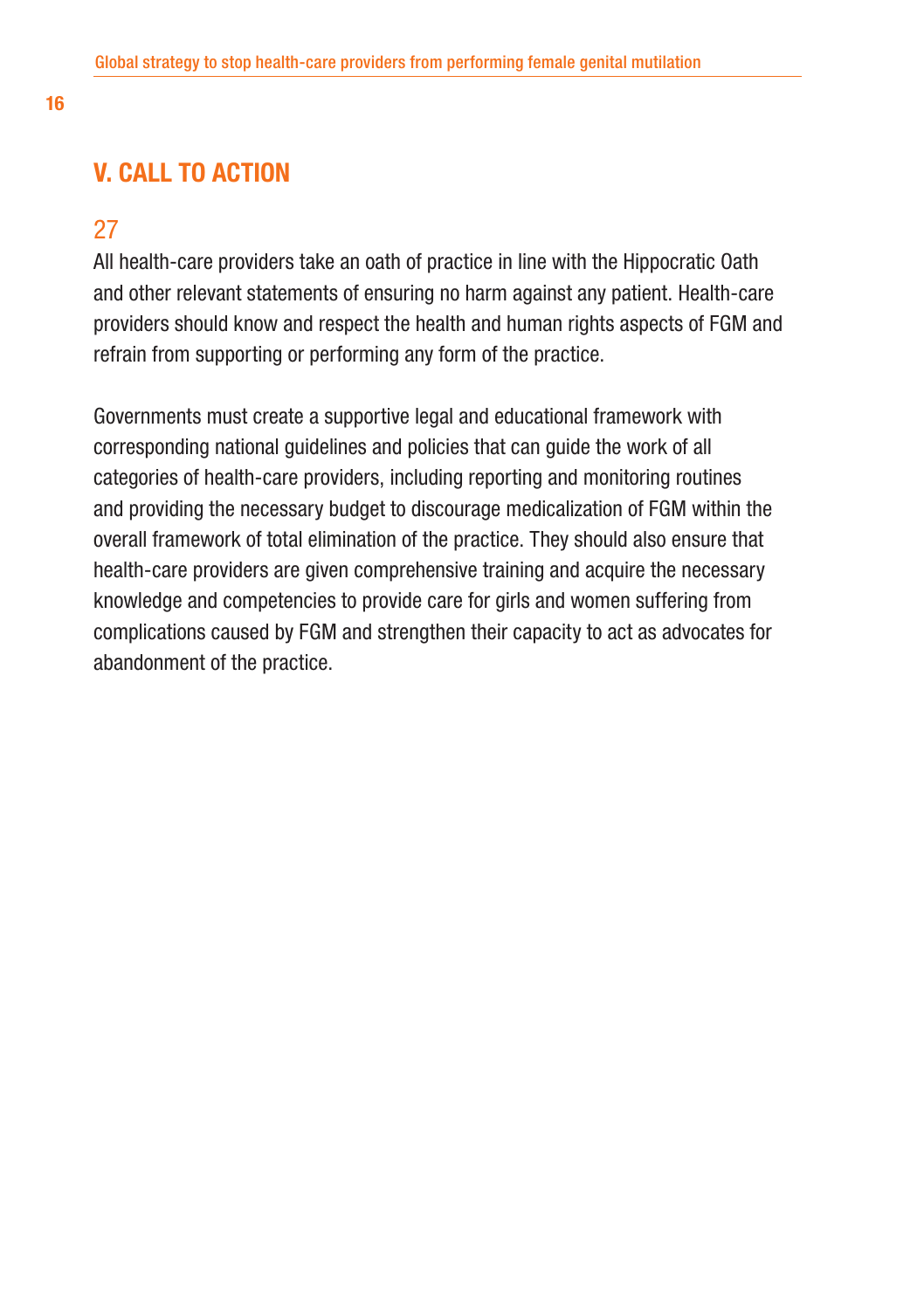## **References**

- 1. Female genital mutilation: a joint WHO/UNICEF/UNFPA statement. Geneva, World Health Organization, 1997.
- 2. Eliminating female genital mutilation: an interagency statement. UNAIDS, UNDP, UNECA, UNESCO, UNFPA, UNHCHR, UNHCR, UNICEF, UNIFEM, WHO. Geneva, World Health Organization, 2008.
- 3. Ending female genital mutilation. A strategy for the European Union institutions. Dublin, Amnesty International.
- 4. Berg RC, Denison EM-L, Fretheim A. Psychological, social and sexual consequences of female genital mutilation/cutting (FGM/C): a systematic review. Report. Oslo, Norwegian Knowledge Centre for the Health Services, 2010.
- 5. Female genital mutilation. An overview. Geneva, World Health Organization, 1998.
- 6. The Donors Working Group on Female Genital Mutilation/Cutting). Platform for action towards the abandonment of female genital mutilation/cutting (FGM/C). New York, UNICEF, 2008. http://www.unifem.org/attachments/products/ Platform for Action FGM-C English.pdf (accessed 26 April 2010).
- 7. Resolution A/RES/48/1. Declaration on the Elimination of Violence against Women, In: 48th Session of United Nations General Assembly, 23 February 1995.
- 8. Toubia NF, Sharief EH. Female genital mutilation: have we made progress? International Journal of Gynecology and Obstetrics, 2004, 82:251−261.
- 9. Christoffersen-Deb A. "Taming tradition": medicalized female genital practices in western Kenya. Medical Anthropology Quarterly, 2005, 19(4):402–418.
- 10. Niue C, Askew I. Medicalization of female genital cutting among the Abagusii in Nyanza Province, Kenya. Frontiers final report. Washington, Population Council, 2004.
- 11. Shell-Duncan B. The medicalization of female "circumcision": harm reduction or promotion of a dangerous practice? Social Science and Medicine, 2001, 52(7):1013–1028.
- 12. Refaat A. Medicalization of female genital cutting in Egypt. Eastern Mediterranean Health Journal, 2009, 15(6):1379.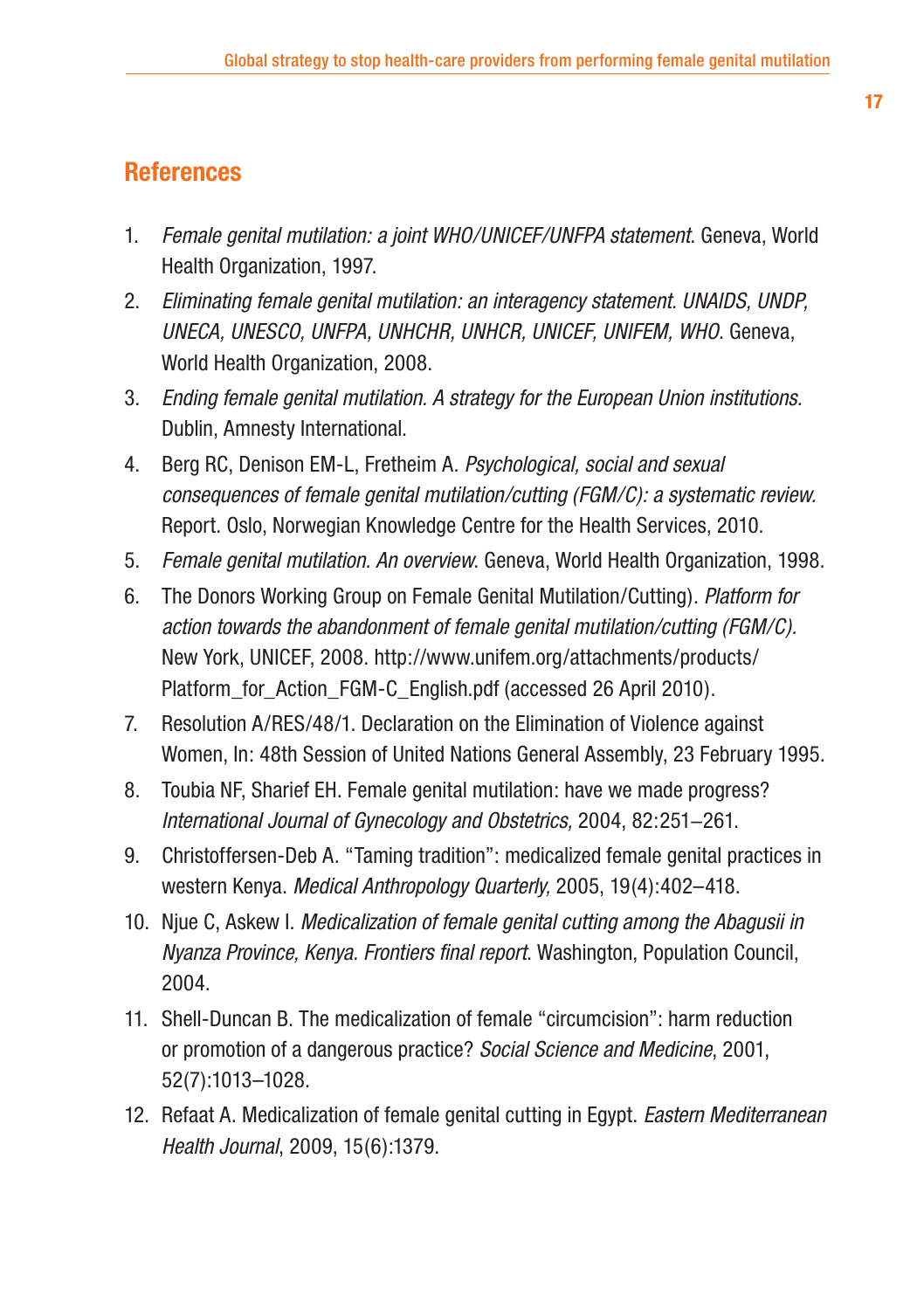- 13. Budiharsana M. Female circumcision in Indonesia: extent, implications and possible interventions to uphold women's health rights. Jakarta, Population Council, 2004.
- 14. Serour G. The issue of reinfibulation. International Journal of Gynecology and Obstetrics, 2010, 109(2):93–96.
- 15. Female genital mutilation: the prevention and the management of the health complications, policy guidelines for nurses and midwives. Geneva, World Health Organization, 2001.
- 16. Shell-Duncan B, Hernlund Y. Are there "stages of change" in the practice of female genital cutting? Qualitative research findings from Senegal and The Gambia. African Journal of Reproductive Health, 2006, 10:57−71.
- 17. Ako MA, Akweongo P. The limited effectiveness of legislation against female genital mutilation and the role of community beliefs in Upper East Region, Ghana. Reproductive Health Matters, 2009, 17(34):47–54.